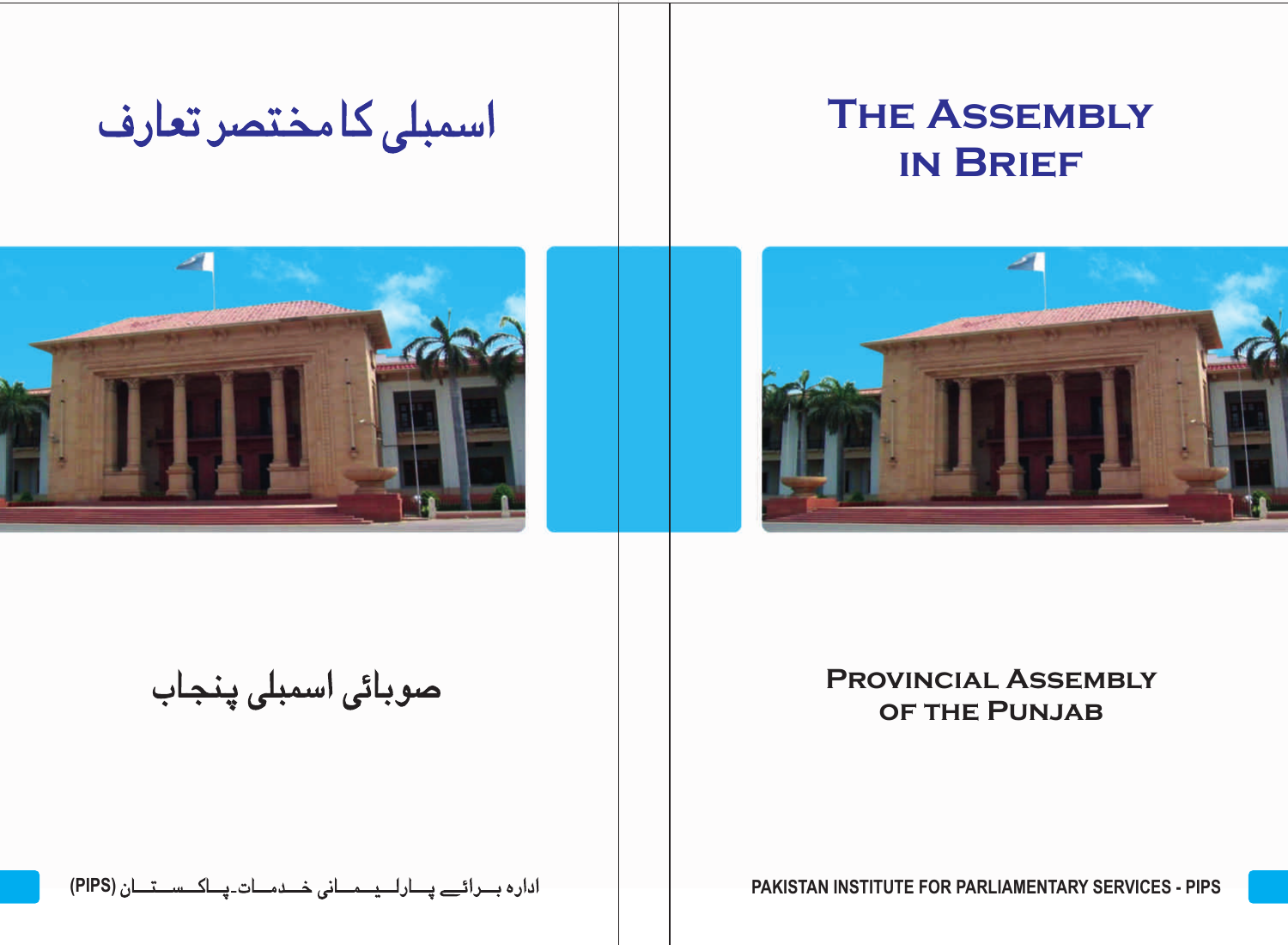## **The Assembly in Brief**

**Provincial Assembly of the Punjab**

**PAKISTAN INSTITUTE FOR PARLIAMENTARY SERVICES - PIPS**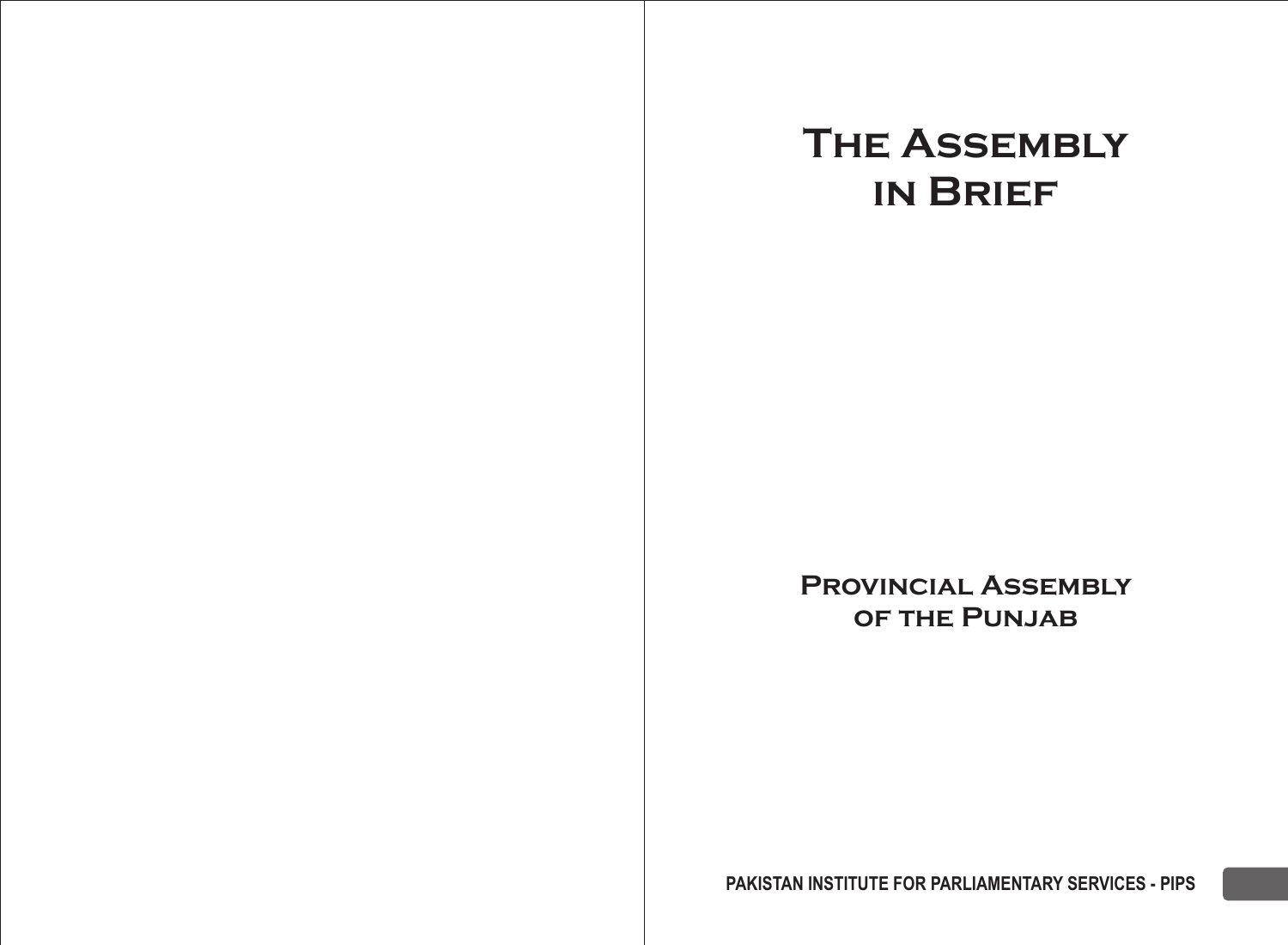

**• 6 .... You are now a sovereign** *legislative body and you have got all the powers. It, therefore, places on you the gravest responsibility as to how you should take your decisions.*

*Quaid-e-Azam Muhammad Ali Jinnah's address to the first Constituent Assembly of Pakistan, August 11, 1947*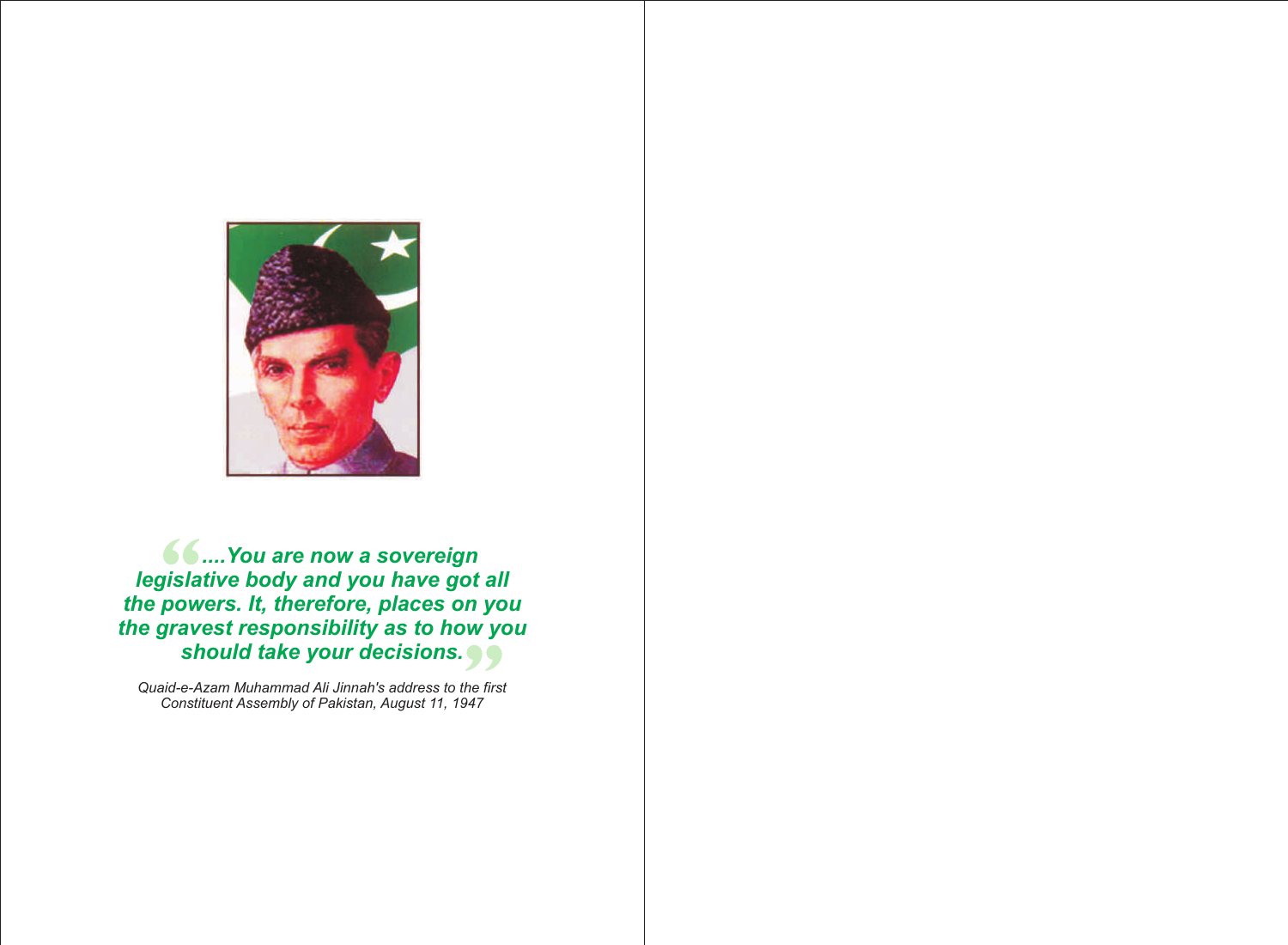

#### **Rana Muhammad Iqbal Khan**  Speaker



**Rana Mashhood Ahmad Khan** Deputy Speaker

## **Table of Contents**

|                                           | 3 |
|-------------------------------------------|---|
|                                           |   |
| Business of the House: Legislative        |   |
| Business of the House: Call Attention     |   |
|                                           |   |
| Budget: Role of the Provincial Assembly22 |   |
|                                           |   |
|                                           |   |
|                                           |   |
| Constituency Relations Management36       |   |
|                                           |   |
|                                           |   |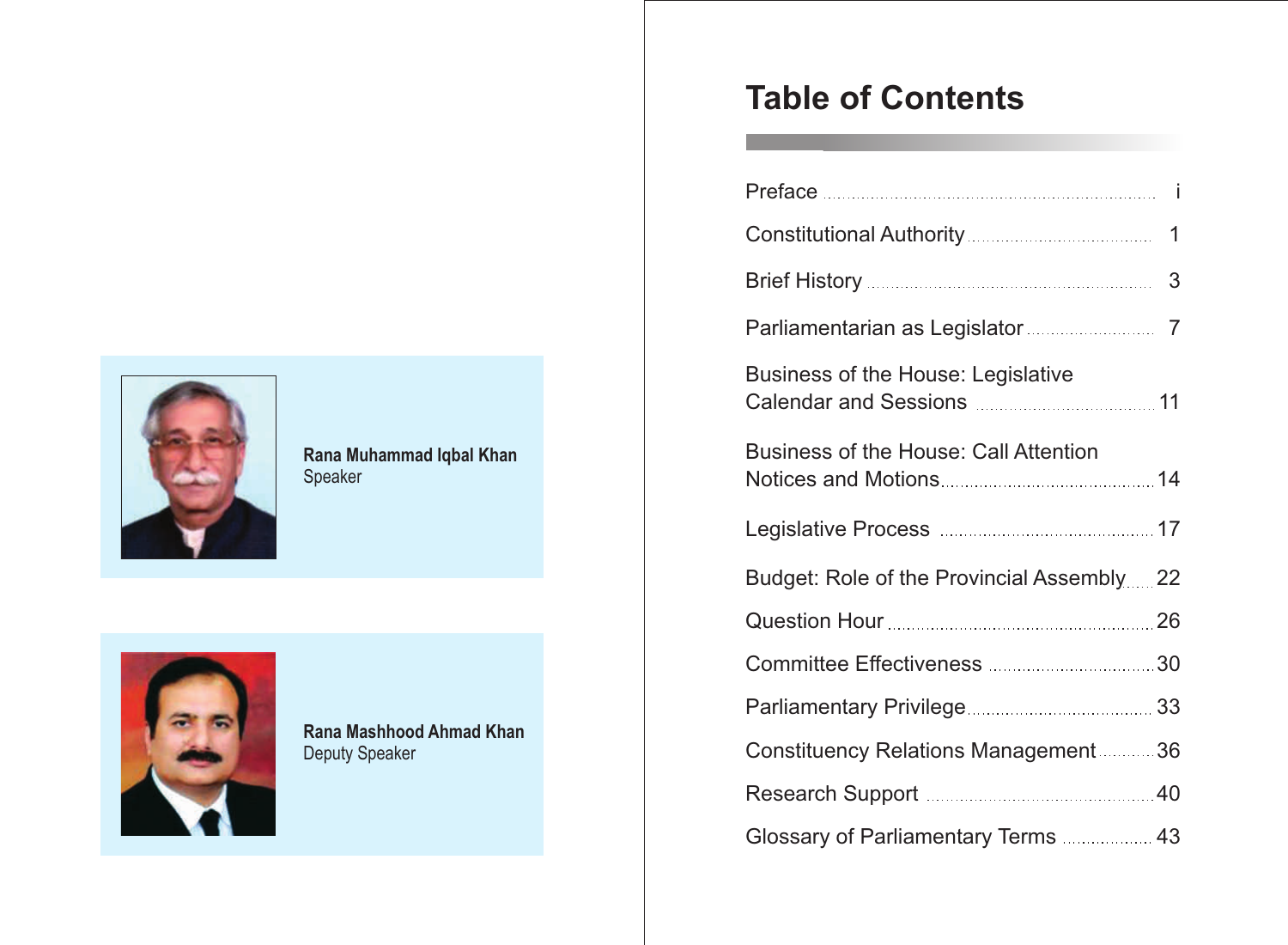### **Preface**

In preparing this Pocket Guide for Honorable<br>Members, the Pakistan Legislative Strengthening Project (PLSP) seeks to provide a quick reference resource for Members in their work at the Punjab Assembly. As Quaid-e-Azam stated in his inaugural address in 1947, Members carry a grave responsibility .

Access to basic information, while obvious, can be overlooked in the energized environment of a legislative body. Whether it is a matter of the difference between a starred and un-starred question, whether it involves the relationship between the legislative and the executive branches of government and whether a point of order is germane . . . it is critical that if Members need a quick reference, they have one.

Additionally, the information provided here on the background of the Punjab Assembly and its constitutional role can provide Members with a historical perspective to their role in the governance.

I would like to acknowledge the efforts of the PLSP Program Staff – especially Aizaz Asif, Muhammad Rashid Mafzool Zaka, Nadia Batool,

and Daud Malik – in preparation of this guide. PLSP also acknowledges the guidance provided by Mr. Inayat Ullah Lak, Director General Parliamentary Affairs & Research, Punjab Assembly.

The Pakistan Legislative Strengthening Project, funded by the U.S. Agency for International Development (USAID), is honored to have had the opportunity to work with the Members as they work for the collective good for the people they represent.

#### **Christopher Shields**

Project Director USAID-Pakistan Legislative Strengthening Project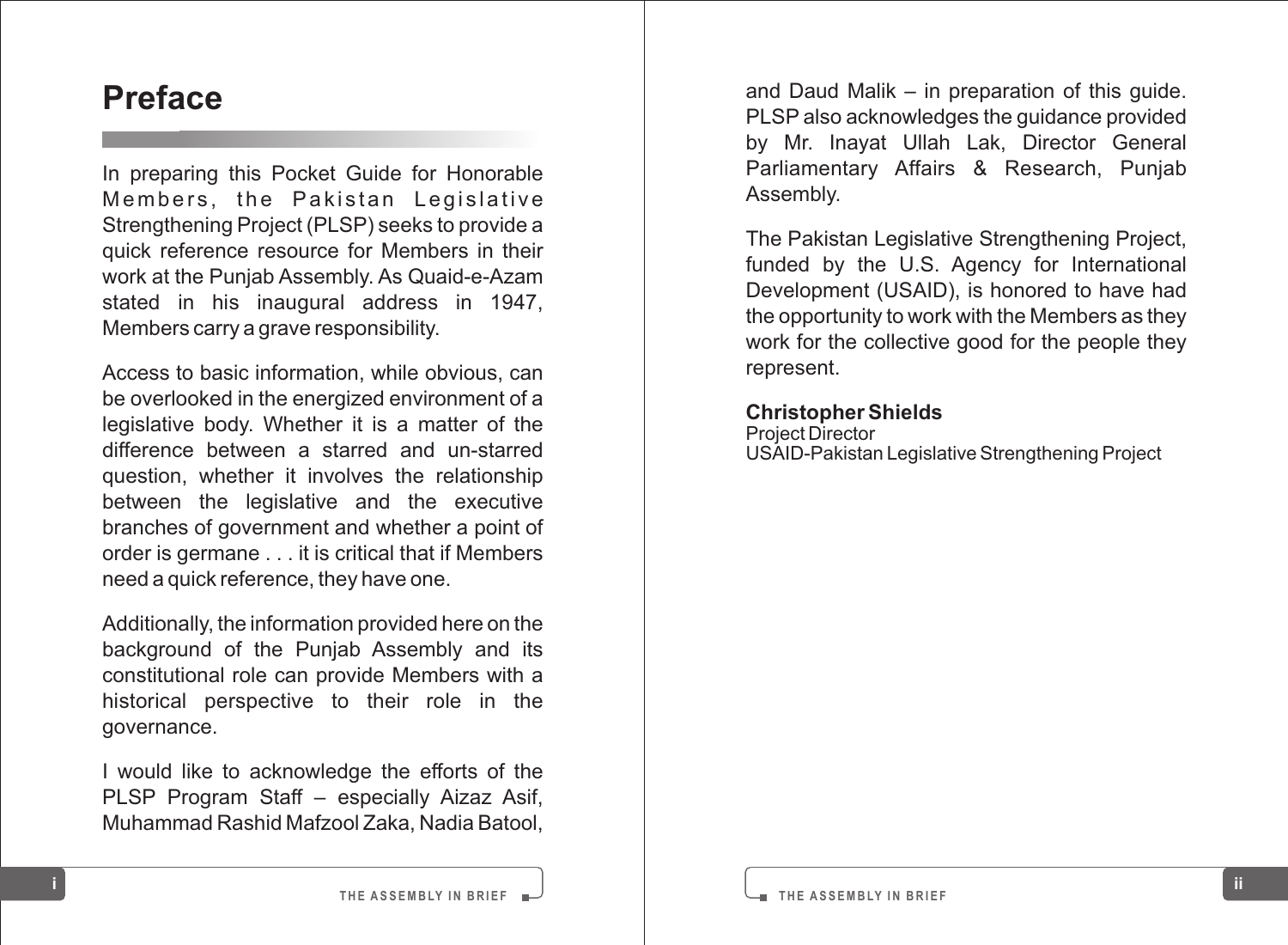## **Constitutional Authority of Parliament**

The Constitution, which was passed unanimously by the National Assembly in April 1973, provides a federal parliamentary system of government, with the President as the head of the state and an elected Prime Minister as the head of the government.

Under Article 50 of the Constitution, the Federal Legislature is a bicameral Majlis-e-Shoora (Parliament), which comprises the President and the two Houses, the National Assembly and the Senate.

The National Assembly, Pakistan's sovereign legislative body, makes laws for the Federation under powers spelled out in the Federal Legislative list and also for subjects in the Concurrent List and Federal List as given in the Fourth Schedule of the Constitution. The National Assembly consists of 342 Members.

Through debates, Adjournment Motio n s , Question Hour, and Standing Committees, the National Assembly keeps a check on the government. It ensures the government functions within the parameters set out in the

Constitution, and does not violate the people's fundamental rights.

Parliament scrutinizes public spending and exercises control of expenditure incurred by the government through the Public Accounts Committee, which has a special role to review the report of the Auditor General.

Senate, the Upper House of the Parliament, has equal representation from the federating units, balancing the provincial inequality in the National Assembly, where the number of Members is based on population of the provinces. Its role is to promote national cohesion and harmony, and work as a stabilizing factor of the Federation.

The Senate numbers a total of 100 Members who serve six-year terms which are alternated so that half the Senators are up for re-election by the Electoral College every three years.

The Constitution empowers the President to dissolve the National Assembly, but the Senate is not subject to dissolution.

Only the Parliament can amend the Constitution by two-thirds majority vote separately in each House.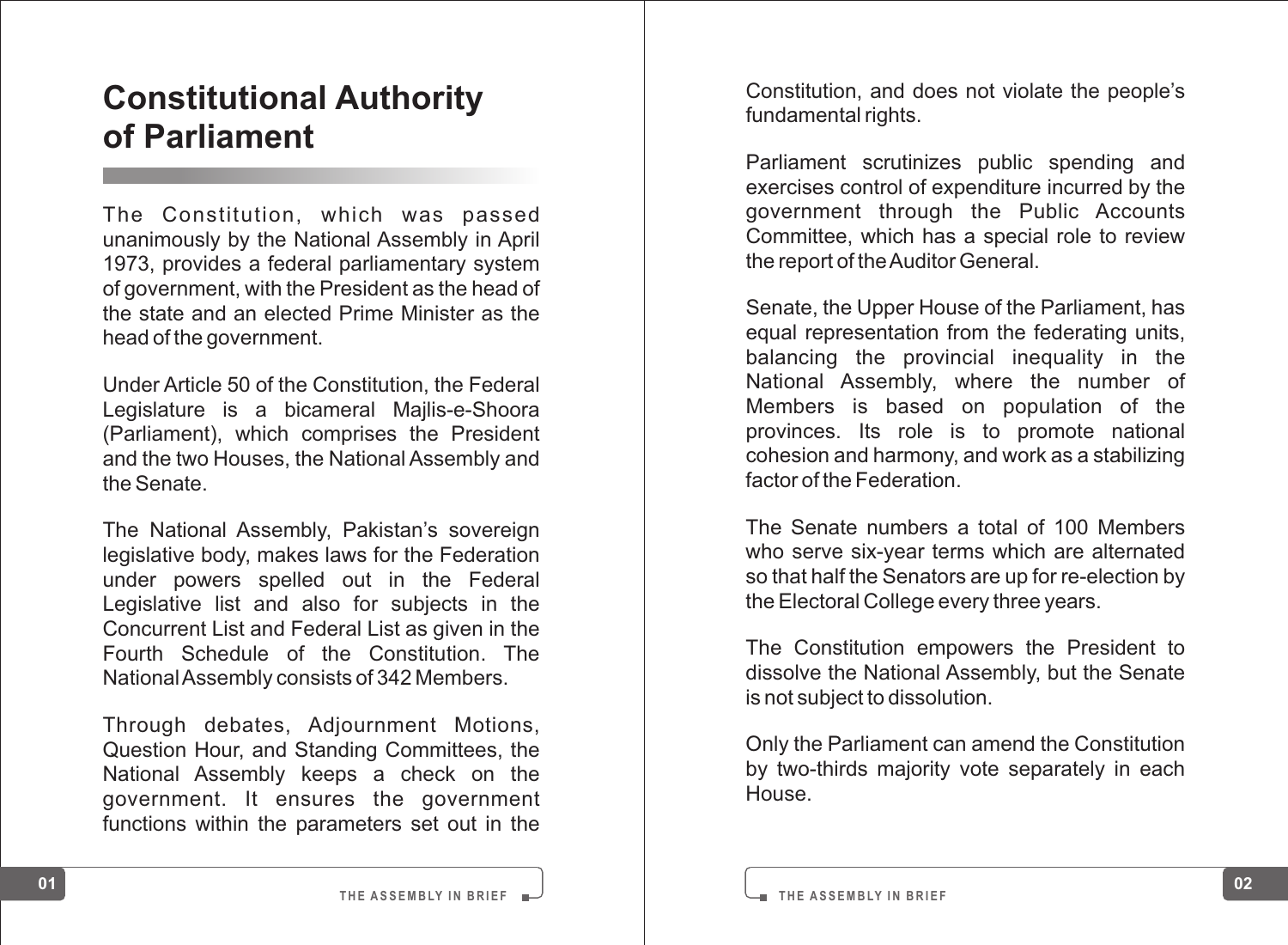## **Brief History of the Punjab Assembly**

The Islamic Republic of Pakistan is a Federation with a bicameral national Parliament and four unicameral Provincial Assemblies in its four provinces. The province of the Punjab is the largest of the four provinces, and also the largest Assembly in Pakistan in terms of membership with 371 Members.

The history of legislature in the Punjab expands over a period of more than a century. In 1897, an Advisory Council of the Lieutenant Governor was constituted in the Punjab. It was a nominated body with no legislative powers. It was, however, given legislative powers in 1921 when it became Legislative Council, and in 1937, it was given the status of Assembly .

The Assemblies are constituted under the Constitution of the Islamic Republic of Pakistan 1973. The term of National and Provincial Assemblies is five years. The Assembly, in addition to making and unmaking the Provincial Government, performs the functions of overseeing the Government, legislation and financial accountability .

The present Assembly building, situated at the

Shahrah-e-Quaid-e-Azam, (The Mall), Lahore, is a marvelous piece of Roman architecture. Its foundation stone was laid on November 17, 1935 and the building was completed in 1938. The first session in this building was held on November 10, 1938. Since 1947, the present building has been the permanent seat of the Punjab as well as the West Pakistan Assemblies.

The conduct of business in the Assembly is regulated by the relevant provisions of the Constitution of Pakistan 1973 and the Rules of Procedure made thereunder. Accordingly the Governor of the Punjab made Rules of Procedure of the Provincial Assembly of the Punjab 1973, which were replaced by the Rules of Procedure of the Provincial Assembly of the Punjab 1997.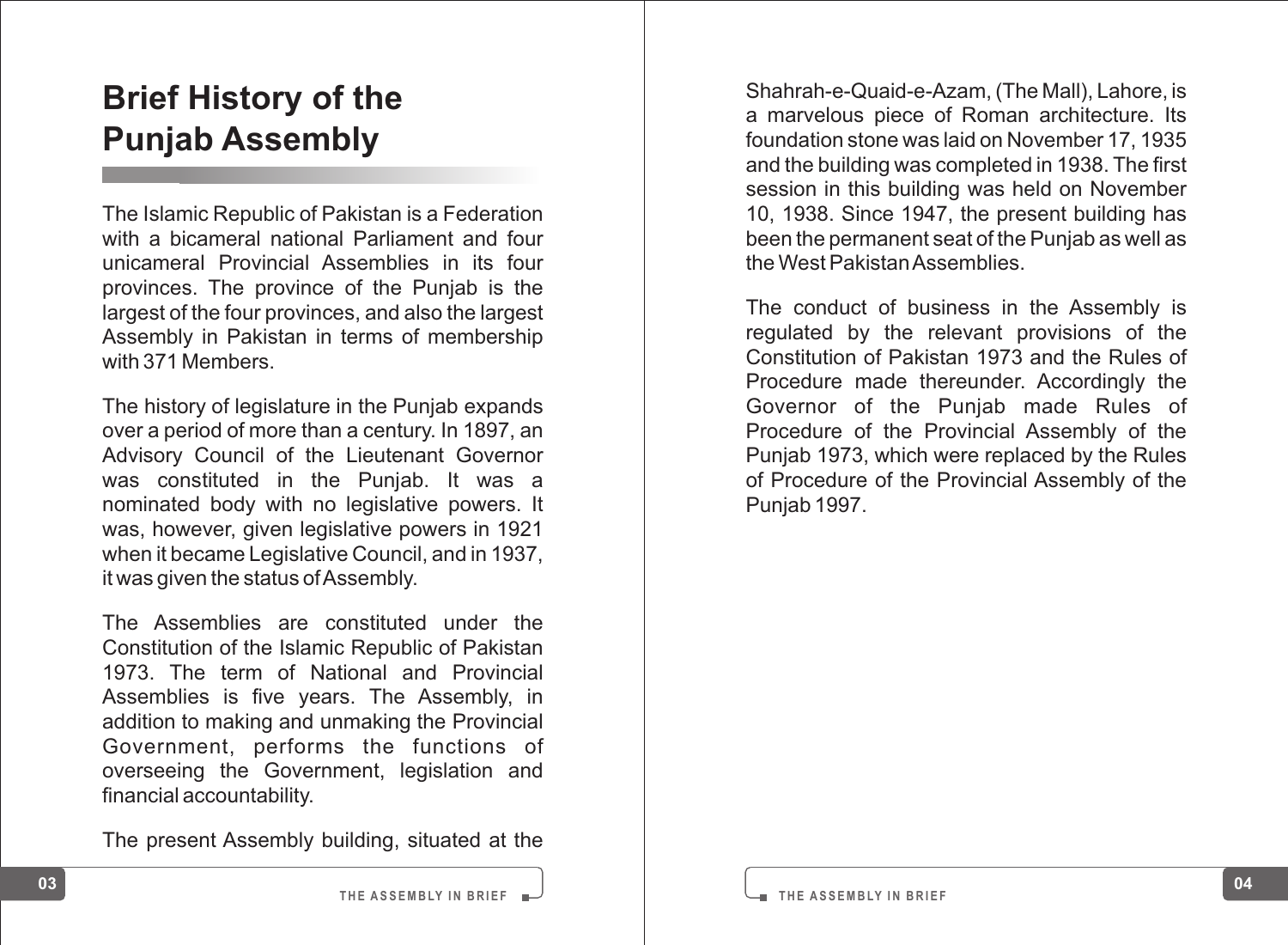| i<br>ຸຣິ<br>i    |  |
|------------------|--|
| y on the Funlato |  |
| ś<br>5           |  |
|                  |  |
|                  |  |

|                                              | Passed<br><b>Acts</b>        | 15                                                     | $\overline{2}$                              |                                                                               | 75                               | 58                                                            | $\mathcal{S}$                      | 118                                                                                  | 15                          | 8                           | 17                                 | 29                                 | 25                          | 89                            | 83                          |                                                           |
|----------------------------------------------|------------------------------|--------------------------------------------------------|---------------------------------------------|-------------------------------------------------------------------------------|----------------------------------|---------------------------------------------------------------|------------------------------------|--------------------------------------------------------------------------------------|-----------------------------|-----------------------------|------------------------------------|------------------------------------|-----------------------------|-------------------------------|-----------------------------|-----------------------------------------------------------|
|                                              | Sittings<br>Held             | 89                                                     | 114                                         |                                                                               | 80                               | 218                                                           | 248                                | 329                                                                                  | $\overline{z}$              | 160                         | မ္တ                                | $\overline{11}$                    | 174                         | 130                           | 321                         |                                                           |
|                                              | Actual Life<br><b>V-M-D</b>  | $01 - 05 - 11$                                         | 04-05-08                                    |                                                                               | $02 - 04 - 19$                   | 3 Years                                                       | 03-09-17                           | 04-08-12                                                                             | 00-02-27                    | $03 - 02 - 19$              | 01-08-07                           | 02-07-24                           | 03-01-00                    | 02-07-23                      | 04-11-25                    |                                                           |
|                                              | Legal Life<br>(Years)        |                                                        | 5                                           |                                                                               | 5                                | S                                                             | 5                                  | 5                                                                                    | 5                           | 5                           | 5                                  | 5                                  | S                           | LO.                           | 5                           |                                                           |
| Provincial Assembly of the Punjab 1947-2007* | presided by<br>First sitting | Jamal Khan Leghari<br>Sardar Muhammad<br>(5/1/48, p.1) | Jamal Khan Leghari (p.1)<br>Sardar Muhammad | This Assembly was reconstituted as Provincial Assembly of West Pakistan, 1956 | Mumtaz Hassan<br>Qazilbash (p.1) | Justice Masood Ahmed,<br>Commission (p.1)<br>Member, Election | Ch Muhammad Anwar<br>Bhinder (p.1) | Govemor, Punjab (p.1)<br>2. Ch Muhammad Yaqub<br>Ghulam Mustafa Khar,<br>Awan (p.21) | Rafiq Ahmed Sheikh<br>(p.1) | Ch Faiz Ahmed (p.1)         | Mian Manzoor Ahmed<br>Wattoo (p.2) | Mian Manzoor Ahmed<br>Wattoo (p.1) | Saeed Ahmad<br>Manais (p.1) | Haneef Ramey (p.1)            | Ch Parvez Elahi (p.1)       |                                                           |
|                                              | <b>Duration</b>              | 15-08-1947 to<br>25-01-1949                            | 07-05-1951 to<br>14-10-1955                 |                                                                               | 19-05-1956 to<br>07-10-1958      | 09-06-1962 to<br>08-06-1965                                   | 09-06-1965 to<br>25-03-1969        | 02-05-1972 to<br>13-01-1977                                                          | 09-04-1977 to<br>05-07-1977 | 12-03-1985 to<br>30-05-1988 | $30 - 11 - 1988$ to<br>06-08-1990  | 05-11-1990 to<br>28-06-1993        | 18-10-1993 to<br>17-11-1996 | 요<br>18-02-1997<br>12-10-1999 | 25-11-2002 to<br>18-11-2007 | * Compiled on the basis of limited available information. |
|                                              | Name                         | WPLA,<br>1947                                          | <b>PLA, 1951</b>                            | (Interim)<br><b>PAWP</b>                                                      | PAWP,<br>1956                    | PAWP,<br>1962                                                 | PAWP,<br>1965                      | PAP,<br>1972                                                                         | PAP,<br>1977                | PAP;<br>1985                | PAF,<br>1988                       | PAP,<br>1990                       | PAP;<br>1993                | PAP,<br>1997                  | PAP,<br>2002                |                                                           |
|                                              | <b>N/S</b>                   | $\overline{\phantom{0}}$                               | $\sim$                                      | 3                                                                             | 4                                | 5                                                             | 6                                  | $\overline{\phantom{0}}$                                                             | $\infty$                    | ၜ                           | ₽                                  | $\rightleftarrows$                 | $\approx$                   | $\frac{3}{2}$                 | $\overline{4}$              |                                                           |

| 15<br>21                    | 88<br>160                   | 17<br>95                           | 29<br>117                          | 25<br>174                         | ఞ<br>130                    | အ<br>321                    |                                                                                                                |
|-----------------------------|-----------------------------|------------------------------------|------------------------------------|-----------------------------------|-----------------------------|-----------------------------|----------------------------------------------------------------------------------------------------------------|
| 00-02-27                    | $03 - 02 - 19$              | $01 - 08 - 07$                     | 02-07-24                           | 03-01-00                          | 02-07-23                    | 04-11-25                    |                                                                                                                |
| မာ                          | မာ                          | 5                                  | မာ                                 | 3                                 | 5                           | မာ                          |                                                                                                                |
| Rafiq Ahmed Sheikh<br>(p.1) | Ch Faiz Ahmed (p.1)         | Mian Manzoor Ahmed<br>Wattoo (p.2) | Mian Manzoor Ahmed<br>Wattoo (p.1) | Saeed Ahmad<br>Manais (p.1)       | Haneef Ramey (p.1)          | Ch Parvez Elahi (p.1)       |                                                                                                                |
| 09-04-1977 to<br>05-07-1977 | 12-03-1985 to<br>30-05-1988 | $30 - 11 - 1988$ to<br>06-08-1990  | 05-11-1990 to<br>28-06-1993        | $18 - 10 - 1993$ to<br>17-11-1996 | 18-02-1997 to<br>12-10-1999 | 25-11-2002 to<br>18-11-2007 | a Chairman an Air an Aonaichte an Dùbhlachadh an Dùbhlachadh an Dùbhlachadh an Dùbhlachadh an Dùbhlachadh an D |
| 1977<br>PAP,                | PAP,<br>1985                | 1988<br>PAP,                       | 1990<br>PAP,                       | 1993<br>PAP,                      | 1997<br>PAP,                | PAP,<br>2002                |                                                                                                                |
| $\infty$                    | တ                           | $\cong$                            | $\overline{\phantom{0}}$           | $\overline{5}$                    | 13                          | $\overline{4}$              |                                                                                                                |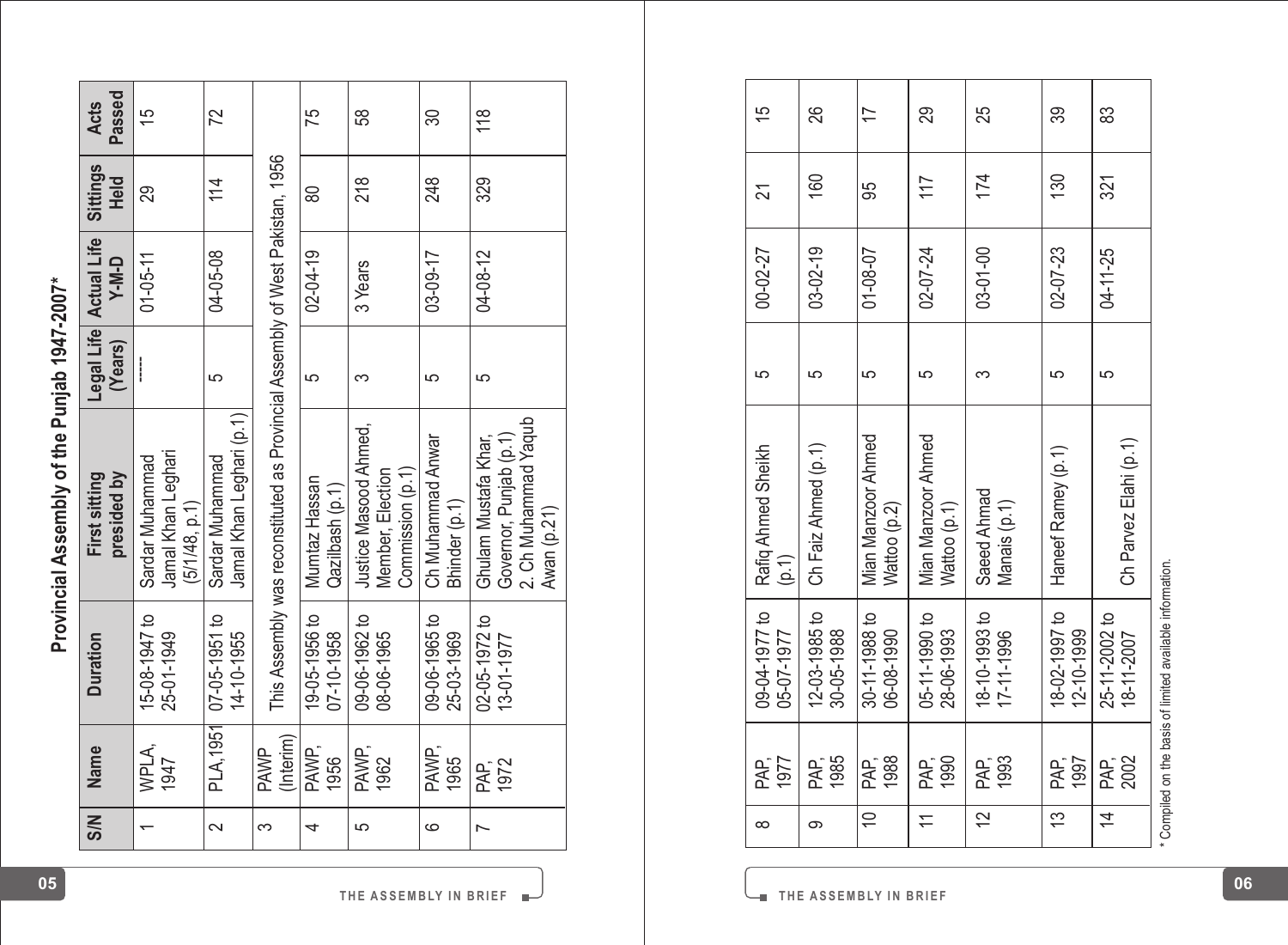## **Parliamentarian as Legislator**

A parliamentarian is expected to play three lawmaking roles: an enactor of effective legislation, an overseer of its implementation, and a communicator with constituents. Success in the three areas depends on a Member 's capacity to undertake the following tasks:

- To assess a Bill in the public interest;
- To understand the role of Committees and actively contribute in the same;
- To utilize research support to gather facts for in-depth analysis of a Bill; and
- To consistently maintain public input to the legislative process so as to instigate desired social change.

#### **A. Assess a Bill in the Public Interest:**

A Member serves as a "trustee for the public interest" and assesses legislation on the basis of 1 *reason tempered by experience.* To exercise legislative power effectively, a Member must answer a central question: *Why do people behave as they do in the face of a rule of law?* Without laws, government cannot govern. Policymakers must determine how to use state

power to transform problematic issues and institutions. A Member must contribute towards enacting effective laws which influence the behavior of government employees and citizens at large along desired paths. This requires a Member to quickly become familiar with the Rules of Procedure regarding legislation.

#### **B. Participate in Committees:**

Committees play an important role in giving indepth consideration to Bills presented in a House. Through their specialization and expertise, Members of committees assess Bills drafted by a private Member or the government and advise the respective ministries and divisions on various issues, as well as serve as an effective vehicle to evaluate performance once a Bill is passed into law. Committees empower Members to hold public hearings of experts outside government as well as constituents or relevant communities related to an issue or legislation under consideration.

#### **C. Utilize Research Support:**

Party position papers, ministerial and departmental institutional memory and expectations, along with constituency opinions, provide a Member a foundation for reviewing specific legislation. A Member 's understanding should depend appreciably on logic and facts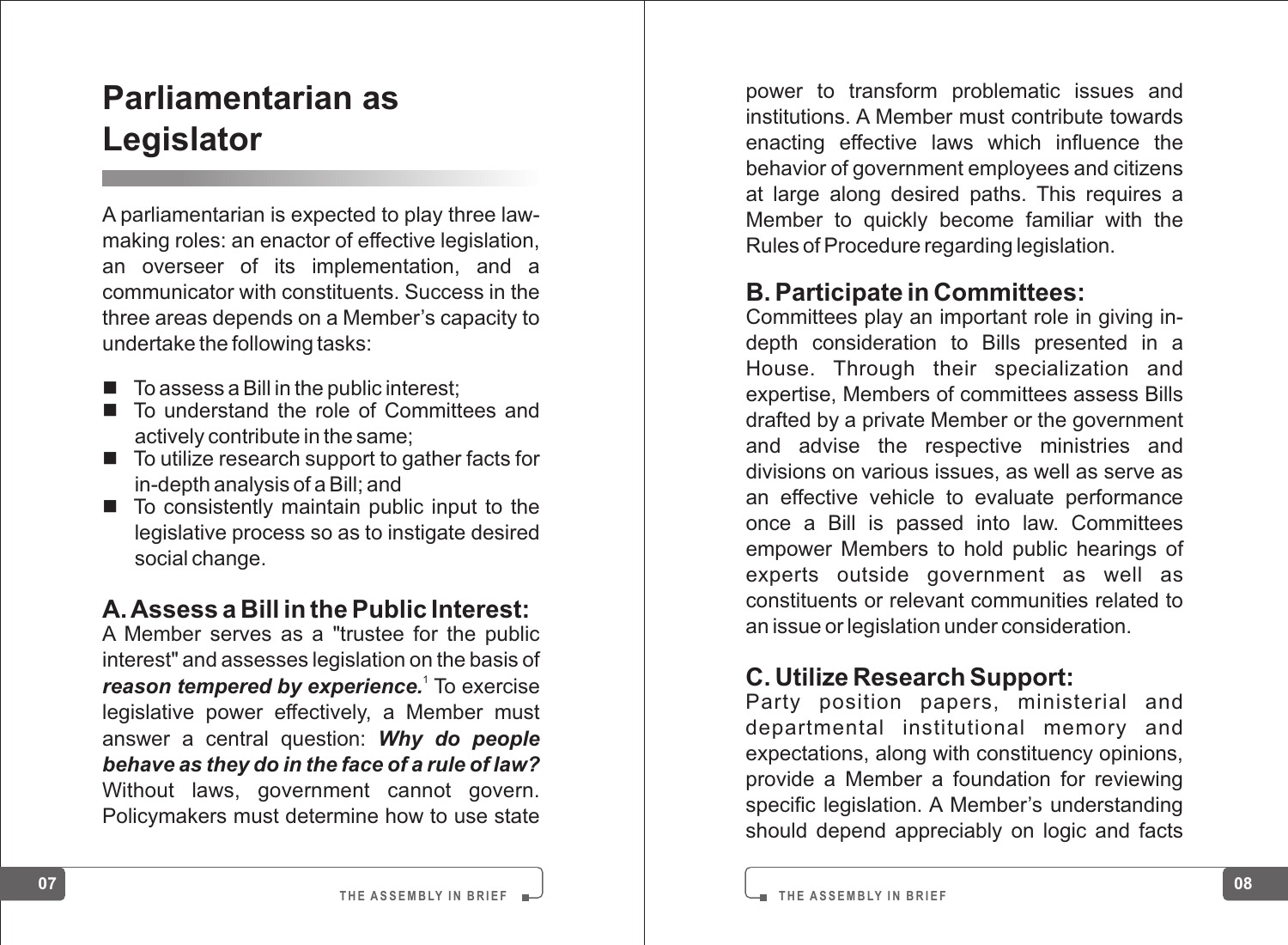derived from public discussion at all levels. Obtaining the information necessary to conduct such discussion requires research support through a review of existing literature, observation of international best practices and laws, reviewing archives and websites, utilizing the research services with the Parliament and associated bodies such as the Pakistan Institute for Parliamentary Services (PIPS) as well as seeking opinions of academicians, think tanks and other public policy resources.

#### **D. Consistently Invite Public Input:**

Members must build and maintain two-way communication channels with the public, $2$ including civil society organizations and a Member's constituents. Civil society organizations provide key background information, while one's constituents provide a resource on how laws directly impact a community, providing a perspective necessary to formulate and to oversee legislation.

Additionally, a Member must inform constituents of the implications of any new legislation. Consistent communication helps prioritize legislation for a Member.

The success of a parliamentarian in ensuring legislative oversight and adequate public representation primarily rests on his proactive role as a legislator who transforms promises into policies, policies into effective laws and their implementation that induce a purposeful social change felt by institutions as well as the people.

Ann Siedman, Robert Seidman, and Nalin Abeysekere, Assessing Legislation - A Manual for Legislators, Boston, Massachusetts, February (2003), p.17.  $2$  Ibid, p. 22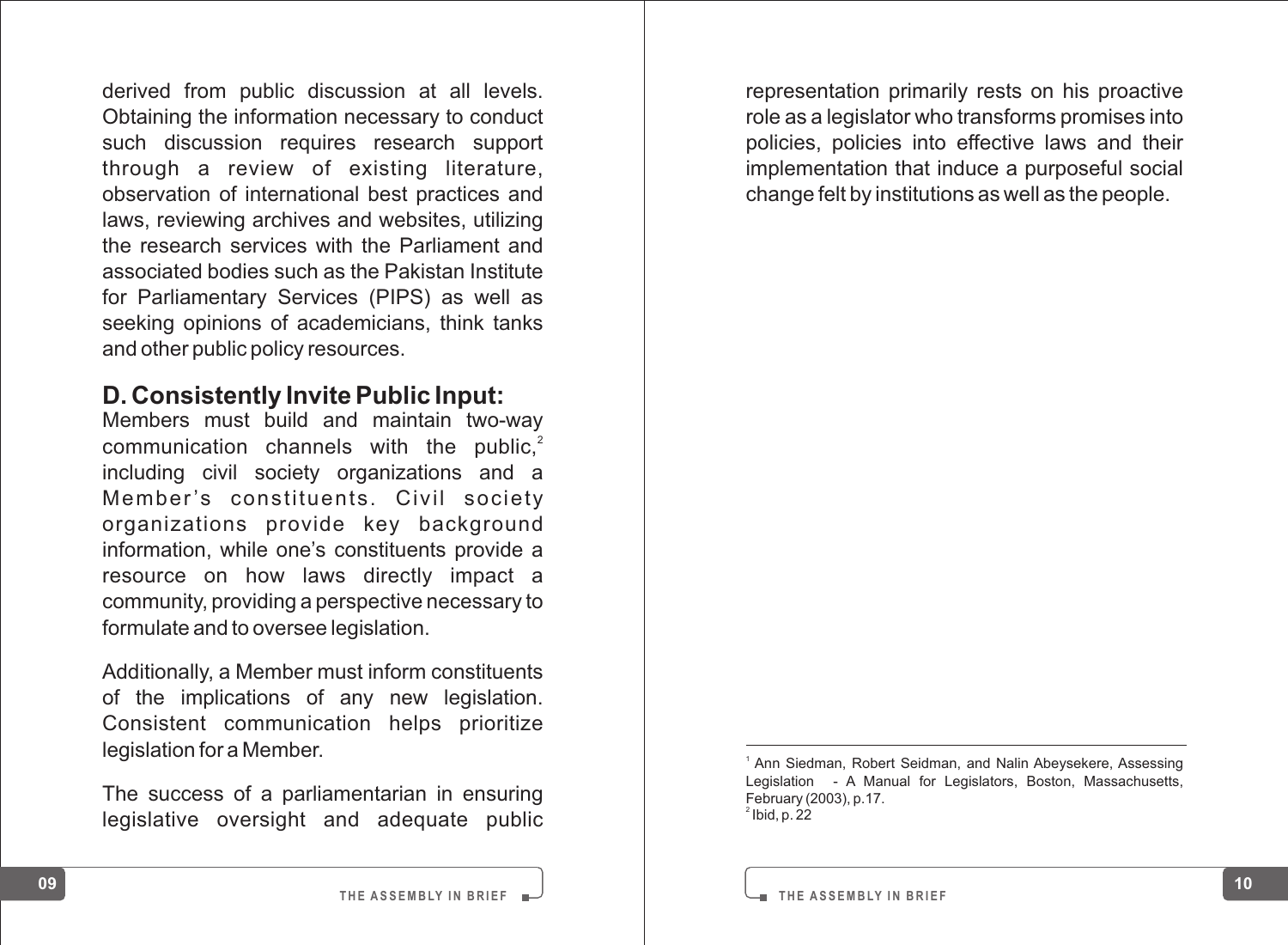## **Business of the House: Legislative Calendar and Sessions**

#### **Summoning of the Assembly and Annual Calendar of Sessions**

When the Provincial Assembly is summoned, the Secretary causes a notification to be published in the gazette stating the date, time and place of the sitting and shall, as far as practicable, also cause it to be issued to each  $M$ ember<sup>1</sup>

#### **Days and Hours of Sitting**

The Assembly sits on such days as the Speaker, having regard to the state of business of the Assembly, may from time to time direct. Unless the Speaker otherwise directs, the Assembly generally meets from  $9 \text{ a.m.}$  to  $2 \text{ p.m.}^2$ 

#### **Classes of Business**

- i. Government business: includes Bills, Resolutions, Amendments and other Motions introduced or initiated by a Minister<br>ii. Private Members' business: includes Bills.
- Resolutions. Amendments and other Motions introduced or initiated by private Members

#### **Allotment of Time for Transaction of Business**

In the Provincial Assembly of the Punjab, on Tuesdays, private Members' business has precedence, and on all other days no business other than Government business is transacted except with the consent of the Leader of the House.

#### **List of Business**

The Secretary prepares the business for a sitting and circulates its copy. The business for the day is transacted in the order in which it appears in the List of Business.<sup>3</sup> The Speaker, however, has the prerogative to allow a business not included in the List of Business to be transacted in the sitting. In a List of Business for a private Members' day, no more than 15 Bills and not more than five Resolutions shall be set down unless the Speaker directs otherwise.

#### **Precedence of Private Members' Bills, Resolutions and Motions**

The relative precedence of private Members' Bills for discussion is determined by ballot. Similar procedure is followed to give priority among Resolutions and notices by private Members.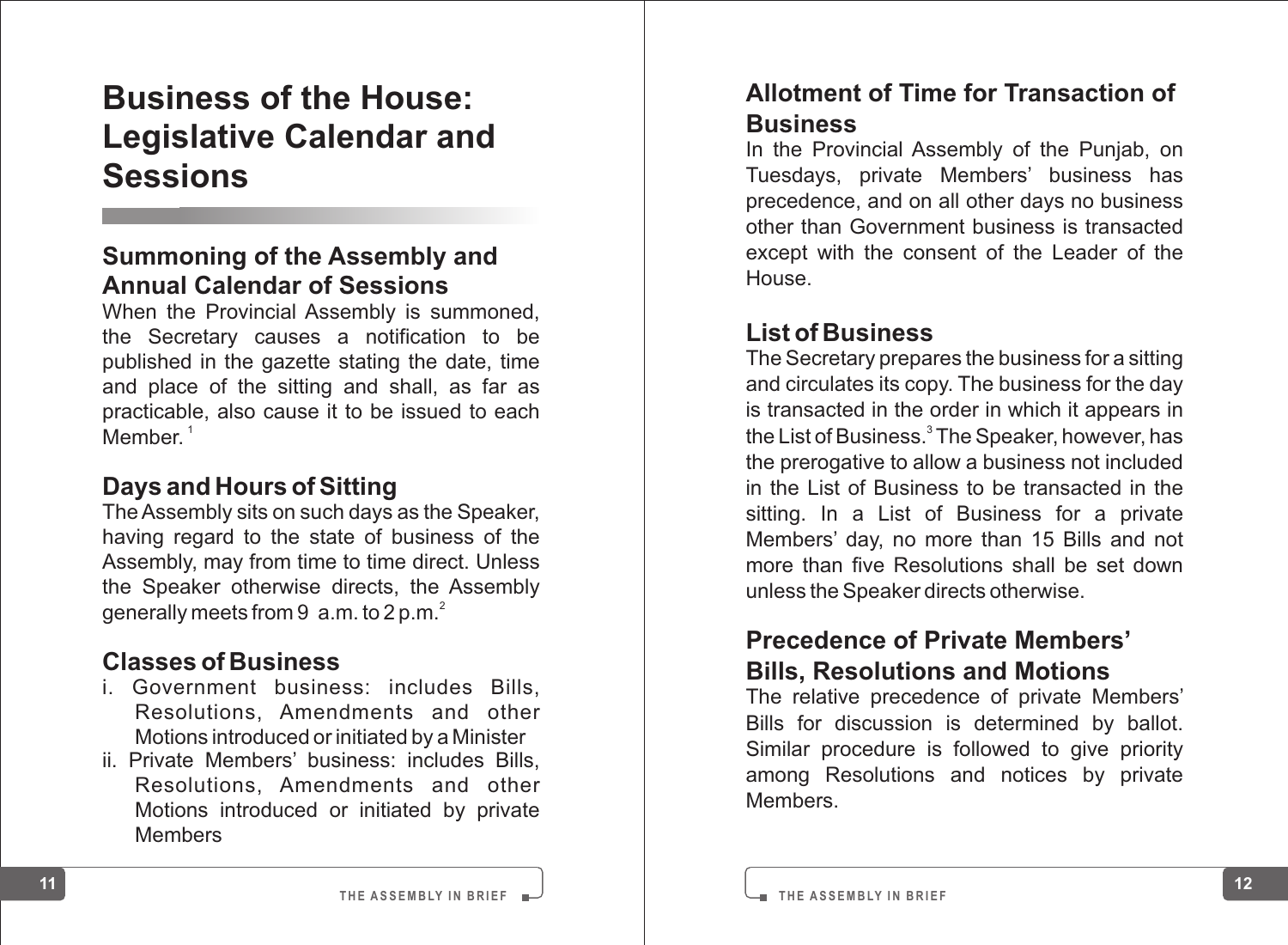#### **Quorum**

If at any time during a sitting, attention of the Speaker is drawn to the fact that less than 1/4th of the total membership is present, the Speaker either suspends the business until the requisite number of Members is present, or causes the bells to be rung for five minutes.<sup>4</sup>

## **Difference between Adjournment and Prorogation:**<br>(1) If at any time the guorum breaks and even on

- resumption of the proceedings after suspension or when the bells stop ringing for five minutes, the Speaker adjourns the Assembly for 15 to 30 minutes.<sup>5</sup>
- (2) If, on a fresh count after the expiry of said period, it is still found that there is no quorum, the Speaker adjourns the Assembly till the next working day or sine die, as the situation may require.<sup>6</sup>

When the Assembly is prorogued, the Secretary issues a notification, which is published in the Gazette.<sup>7</sup>

<sup>1</sup>PAP Rule 3

 $2$ PAP Rule 24

 $3PAP$  Rules 28 and 32.

 $4$  PAP Rule 5

5 ibid

6 ibid

7 PAP Rule 4

## **Business of the House: Call Attention Notices and Motions**

#### **I. Call Attention Notice:**

In the Provincial Assembly of the Punjab, the call attention notice is in the form of a question addressed to the Chief Minister and given in writing to the Secretary not less than 48 hours before the commencement of the sitting on the day on which it is proposed to be fixed.<sup>1</sup>

#### **Notices to Lapse:**

All Call Attention Notices which are not included in the List of Business on a day immediately following the said notice lapse, and notices which, although brought on the agenda, are not disposed of because of expiry of time fixed for the purpose also lapse: provided that the questions brought on the List of Business for which the Speaker fixes another day, either himself or on the request of the [Chief Minister or the Minister concerned], are not lapsed. $^2$ 

#### **II. Adjournment Motions**

A Member may move a Motion with the Speaker 's consent, for the adjournment of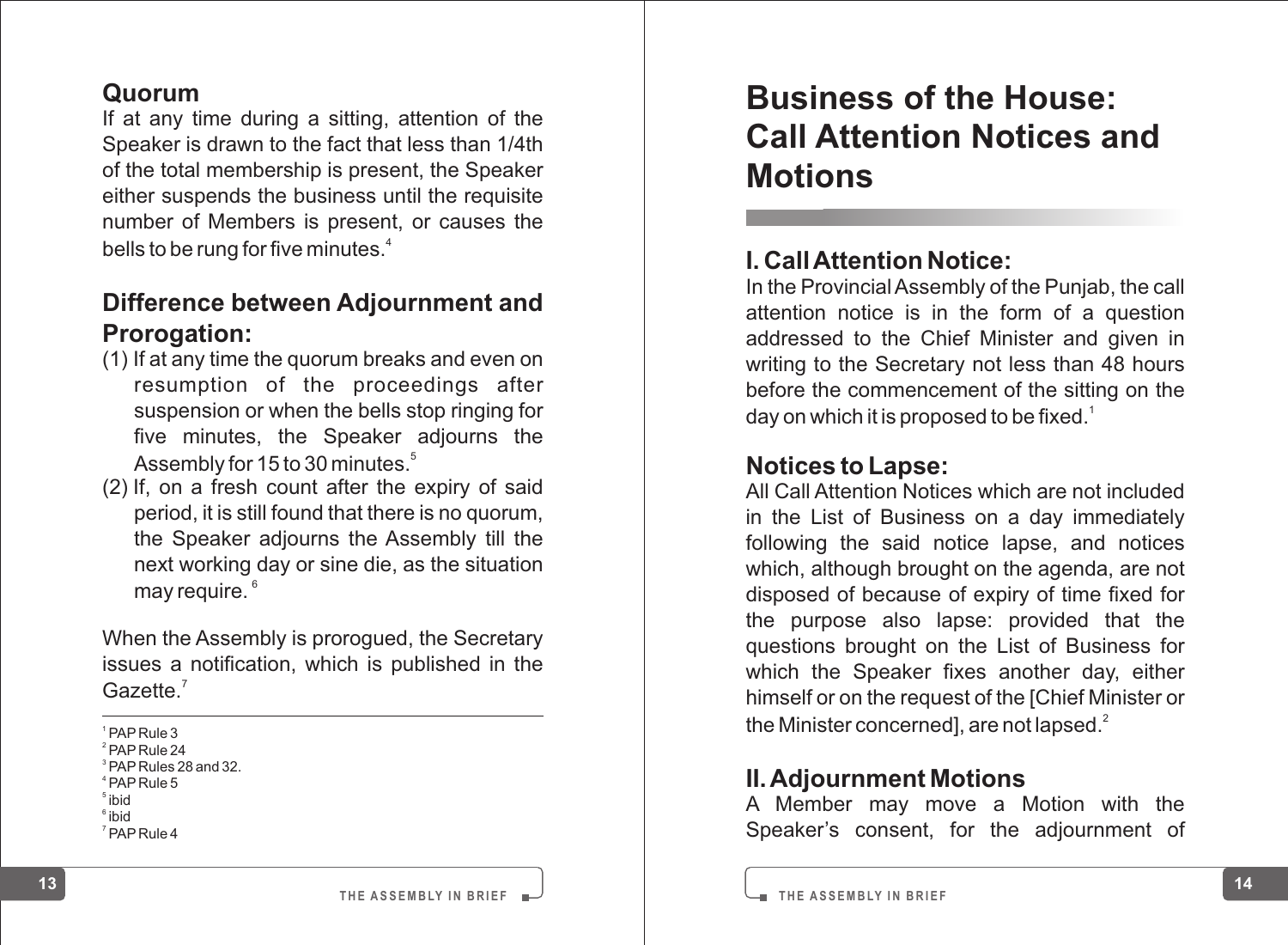normal business of the House to discuss a definite matter of urgent public importance.<sup>3</sup> An Adjournment Motion is, ordinarily, admissible if it relates to an issue of urgent public importance, relates substantially to one definite issue, is restricted to a matter of recent occurrence and satisfies such other conditions as are laid down in the Rule 83 of the Rules of Procedure 1997. $4$ The Speaker determines the admissibility of each Adjournment Motion.

#### **A. Asking Leave for Motion:**

(1) Process: If the Speaker is of the opinion that the matter proposed to be discussed is in order, he asks if the Member has the leave of the House to move the Motion; and if objection is taken, he requests the Members in favor of the leave being granted to rise in their seats.<sup>5</sup> Leave to make a Motion is asked for after Questions and Privilege Motions, if any, and before the List of Business entered on the Orders of the Day is taken up.  $^{\circ}$ 

(2) if Members less than one-sixth of the total membership of the Assembly rise in their seats, the Speaker informs the Member that he has not the leave of the Assembly.

(3) if Members not less than one-sixth of the total membership of the Assembly so rise, the

Speaker announces that leave is granted and the Motion is taken up for discussion in the same session for not more than two hours on such day, as soon as possible, within three days after the leave is granted, as the Speaker may fix. The time taken on asking leave may not exceed half an hour. $^7$ 

#### **B. Time of Discussion:**

A speech during the debate on a Motion for adjournment should not exceed ten minutes in duration. The Member introducing the Motion and the Minister concerned may speak for 20 minutes each.<sup>8</sup>

#### **III. Points of Order**

A point of order relates to interpretation or enforcement of these rules or such Articles of the Constitution as regulate the business of the Assembly and it raises a question which is within the cognizance of the Speaker. It is raised in relation to the business before the Assembly at the moment. The Speaker decides on its admissibility and no debate is allowed on it no matter whether the Speaker may hear the Member before giving his decision.<sup>9</sup>

 $PAP$  Rule 62  $P^2$  PAP Rule 67  $P^3$  PAP Rule 80  $P^4$  PAP Rule 83 <sup>5</sup> <sup>6</sup> <sup>7</sup> <sup>8</sup> PAP Rule 85 PAP Rule 84 PAP Rule 86 PAP Rule 88 <sup>9</sup>PAP Rule 209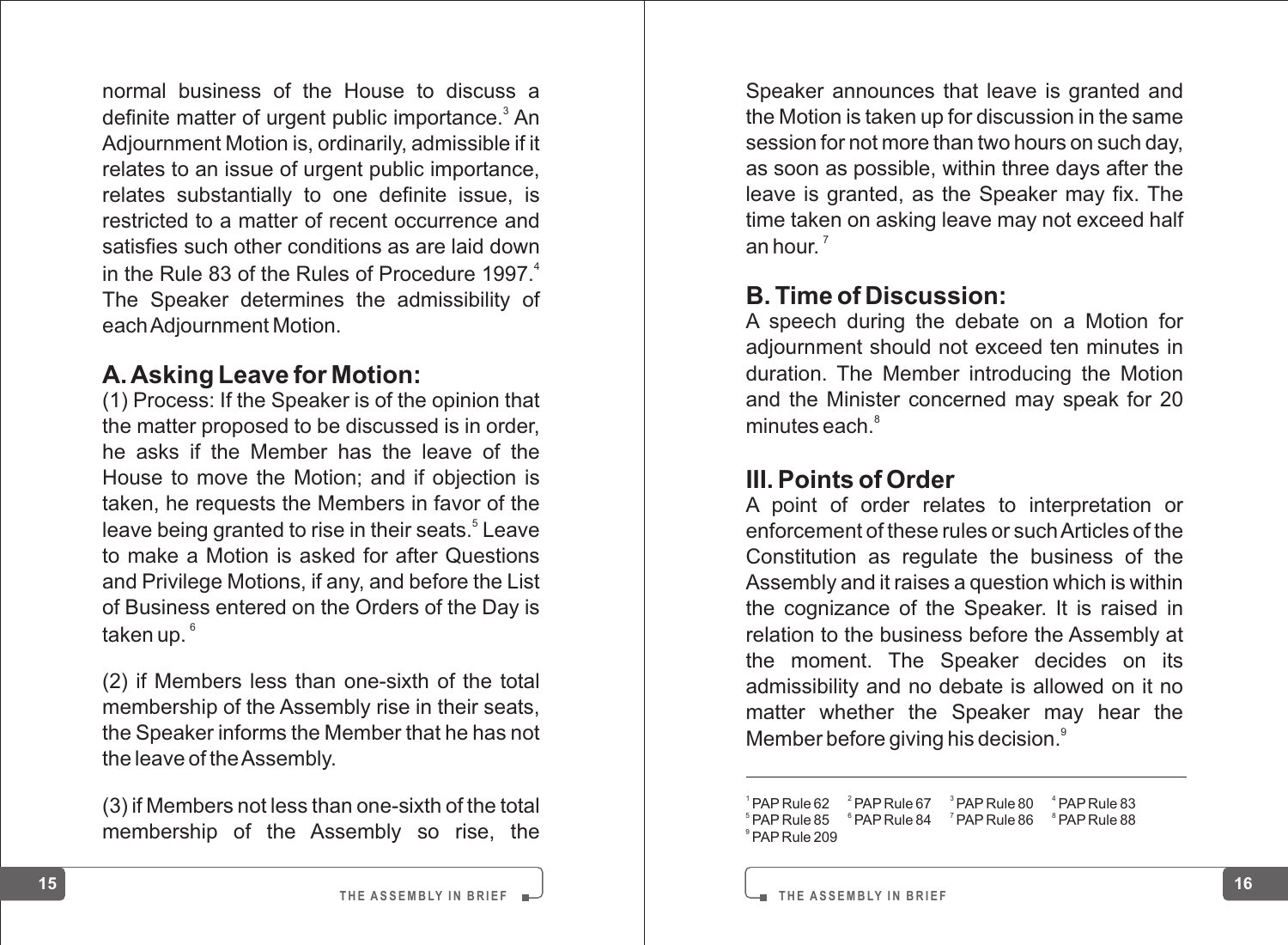## **Legislative Process**

**Legislation or Law-Making** is the fundamental responsibility of the Provincial Assembly. **A Bill** is a formal legislative statement/proposal which is introduced/submitted in the Provincial Assembly. A Bill becomes an Act of the Provincial Assembly if it is passed by the Assembly and assented by the Governor. A Bill may relate to any matter not mentioned in the Federal Legislative List or Concurrent Legislative List of the fourth Schedule of the Constitution or, if there is no Federal law on a matter mentioned in the Concurrent Legislative List, it may also relate to such subject.

#### **Types of Bills:**

- **i. Government Bills:** Introduced by a Minister and passed by simple majority of the Assembly .
- **ii. Private Members' Bills:** Introduced by any Member of the Assembly and passed by simple majority. Restriction: Any Bill that involves expenditure from the Consolidated Fund or Public Account of the Province cannot be moved by a Private Member without the consent of the Provincial Government.
- **iii. Bills received from Parliament:** A Bill for the amendment of the Constitution passed by the Parliament and where approval of such constitutional amendment requires assent of the Province, the Secretary Assembly circulates the Bill and any Member or Minister may give notice to place it on the List of Business of the Assembly.
- **iv. Money Bill:** A Government Bill dealing with matters of revenues and expenditures. In the Rules of Procedure of the Assembly it is also termed as Finance Bill (Money Bill along with the Budget).

#### **Legislative Process:**

**From a Private Member Bill to an Act:**

**Step 1: Introducing a Bill:** A Private Member may, subject to the above restriction, move for leave to introduce a Bill after giving to the Secretary Assembly 15 days notice of his intention to do so.

**Step 2: Motion for Leave to Introduce:** If the Bill is admitted by the Speaker, the Secretary Assembly sets down the Motion for leave to introduce the Bill in the List of Business/ Order of the Day for the day meant for Private Member 's Business.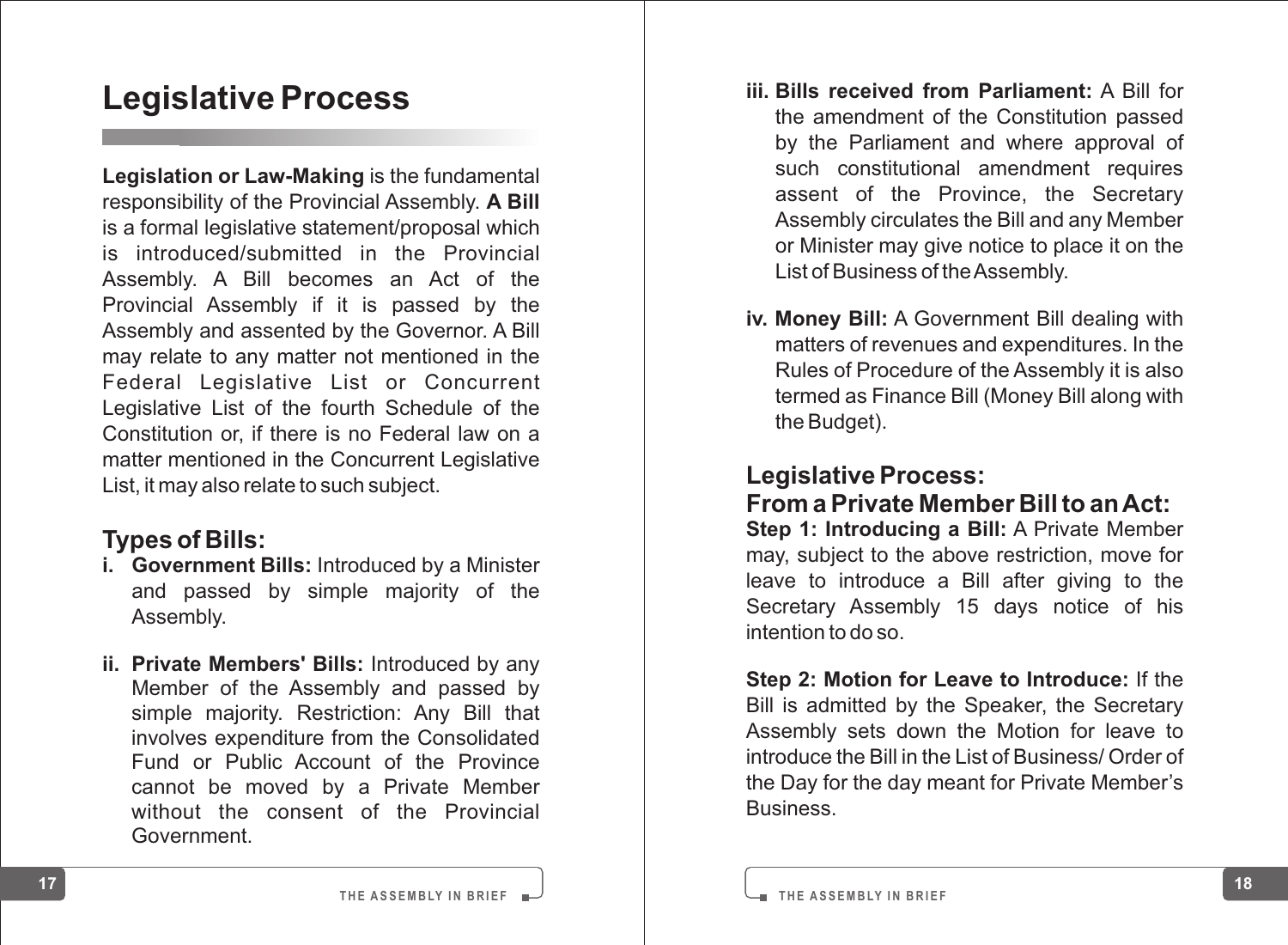**Step 3: Introduction of a Bill:** The Speaker decides if a Bill needs to have the consent of the government or the President. If leave is granted, the Member forthwith moves to introduce the Bill and upon introduction, the Speaker refers the Bill to the appropriate Standing Committee for report within a specified time.

**Step 4: Committee Stage:** The Committee examines the Bill and reports to the Assembly about the constitutionality and also proposes amendments and other suggestions in relation to the Bill.

**Step 5: Circulation of the Report:** The Secretary Assembly circulates the copies of the Bill as introduced and the report of the Committee and if a notice for a Motion for consideration of the Bill is made, include the Bill in the List of Business for a day meant for Private Member 's Business with at least three clear days difference between circulation of copies and consideration of the Motion.

**Step 6: Bills Repugnant to Islam:** On the day when the Bill is on the List of Business for consideration, a Member may move that the Bill be referred to the Council of Islamic Ideology for advice whether or not the Bill or any of its part is repugnant to the injunction of Islam.

**Step 7: Discussion of Principles of Bill (First Reading):** After Motion for consideration, the principles of the Bill and its general provisions shall be discussed in the Assembly and if the Member In-charge has moved for consideration of the Bill at once, amendments in various clauses of the Bill can be moved or also be referred to a Select Committee of the Assembly or circulated for the purpose of eliciting public opinion.

**Step 8: Submission of Bill Clause by Clause (Second Reading):** If Motion for consideration of the Bill has been carried, the Speaker submits the Bill to the Assembly clause by clause. If a Member has moved a Motion for amendment in a clause of the Bill that amendment is considered by the Assembly at the time of consideration of the clause in which the amendment is moved. Clause one, Preamble and Title of the Bill are considered after the consideration of other clauses and Schedules of the Bill.

**Step 9: Debate (Third Reading):** Once the Bill is considered clause by clause, the Member Incharge may at once move that the Bill be passed. At this stage, general provisions of the Bill are discussed with reference to the amendments, if any, made in the Bill.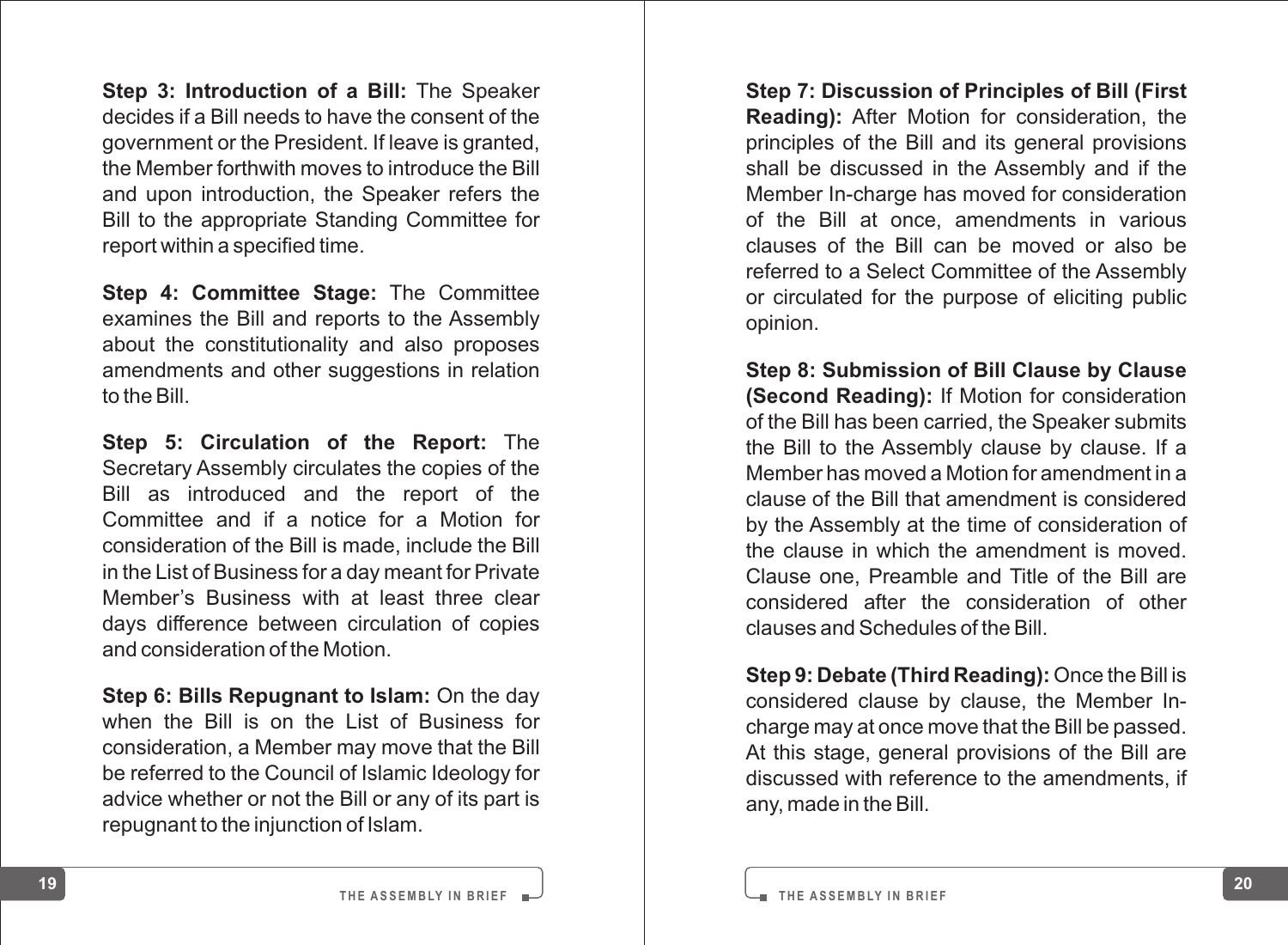**Step 10: Authentication and Submission of Bills for Assent:** When a Bill is passed by the Assembly, an authenticated copy signed by the Speaker is sent to the Governor for assent.

**Step 11: Promulgation:** When the Governor gives his assent to a Bill, the Secretary Assembly immediately ensures its publication in the Gazette as an Act of Provincial Assembly .

**Ordinances:** The Governor may, on the advice of the Cabinet or the Chief Minister, promulgate an Ordinance having same effect as an Act when the Assembly is not in session and there is a situation which requires urgent action. It remains valid for three months and it is to be placed before the Assembly and deemed as a Bill introduced in the Assembly. Meanwhile, the Governor can also withdraw the Ordinance or Assembly can reject it through a Resolution.

**For Reference: See the Rules of Procedure of Rules 89 to 112 of the Provincial Assembly of Punjab, Rules No. 77 to 110 of the Provincial Assembly of NWFP, Rule No 78, 79, 84 to 101 of the Provincial Assembly in Balochistan and Rule No. 80 to101 of the Provincial Assembly of Sindh; Article 116 and 128 of Constitution of Islamic Republic of Pakistan.**

## **Budget: Role of the Provincial Assembly**

#### **Definition**

In modern governance, the budget is one of the most important policy documents. It explains the government's financial plan, elaborating on the proposed expenditure and the means of financing them. A budget mainly consists of two components; receipts and expenditure.

*Receipts*, which are also known as "revenue" or "income," contain measures to generate finances through federal transfers, provincial taxes, borrowing etc. The sum of all receipts comprises the Provincial Consolidated Fund. From this fund the provincial government plans its expenditures to fund its policies and programs.

**Expenditure** mainly comprises current and development expenditures.

*Current expenditure* is the allocation of funds for financing the administrative expenditures of the government and amounts for salaries, pensions, utilities, procurement, maintenance etc. *Development expenditure* is the allocation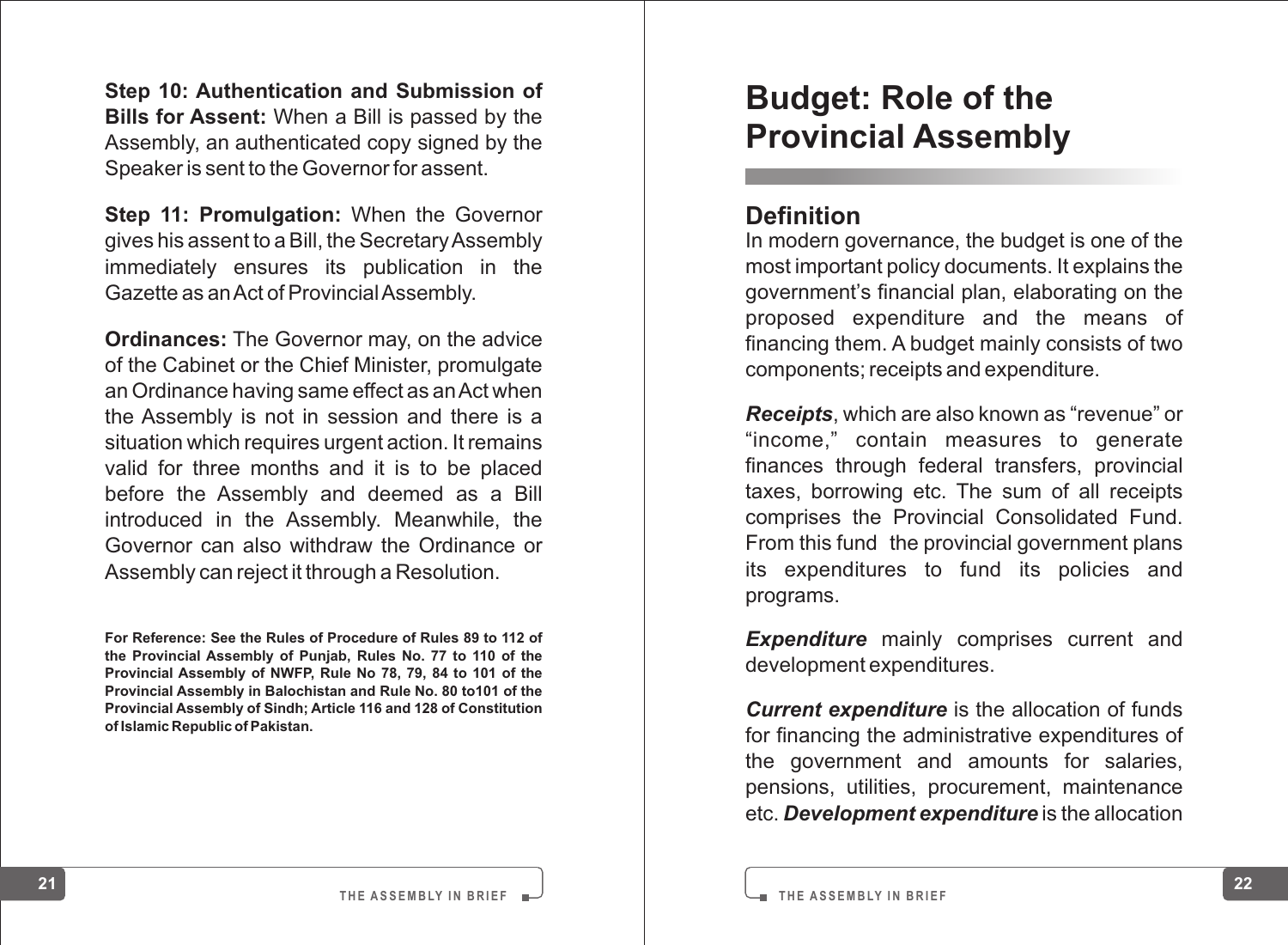of funds for financing new projects like roads, dams, schools, hospitals, research etc.

#### **Budget Stages**

There are four stages of a budget process which is cyclical in nature – as soon as one cycle is completed the next begins:

- **Formulation Preparation of budget** proposals by the executive/government.
- **Enactment Formal authorization by the** Parliament/legislator .
- **Execution Implementation to ensure that** expenditures reflect the enacted budget.
- Audit Examination and verification of both receipts and expenditures at the end of the financial year (1st July - 30th June)

#### **Role of the Legislator**

The Money Bill (it also contains the Finance Bill), commonly known as the budget, originates in the Parliament. The Provincial Assembly is the custodian of the Provincial Consolidated Fund. It is, therefore, binding upon the Provincial Government to lay before the Provincial Assembly the estimated receipts and expenditures for approval.

In Pakistan, the role of the legislator has historically been mostly limited to the second stage of the budget process i.e. authorizing the budget. During this stage the budget is tabled before the Provincial Assembly for debate with little time allowed.

At the audit stage, the Public Accounts Committee (PAC) of the Provincial Assembly plays the important role of scrutinizing all expenditures authorized by the Assembly based on its examination of the report of the Auditor General of Pakistan. The deliberations and findings made by the PAC are presented in a report to the Provincial Assembly.

#### **Opportunities for Improvements**

In 2006 and 2007, the national and provincial legislators addressed how they can play a more effective oversight role related to budget in Pakistan. Of the <sup>12</sup> recommendations to enhance the legislatures' role in the budget process, four most critical are:

- **n** Legislators need more time and detailed information earlier in the budget process.
- Actual expenditure data must be released on a regular and timely basis to legislators.
- The budget for a department/ministry should be scrutinized by the relevant Standing Committees in the Assembly.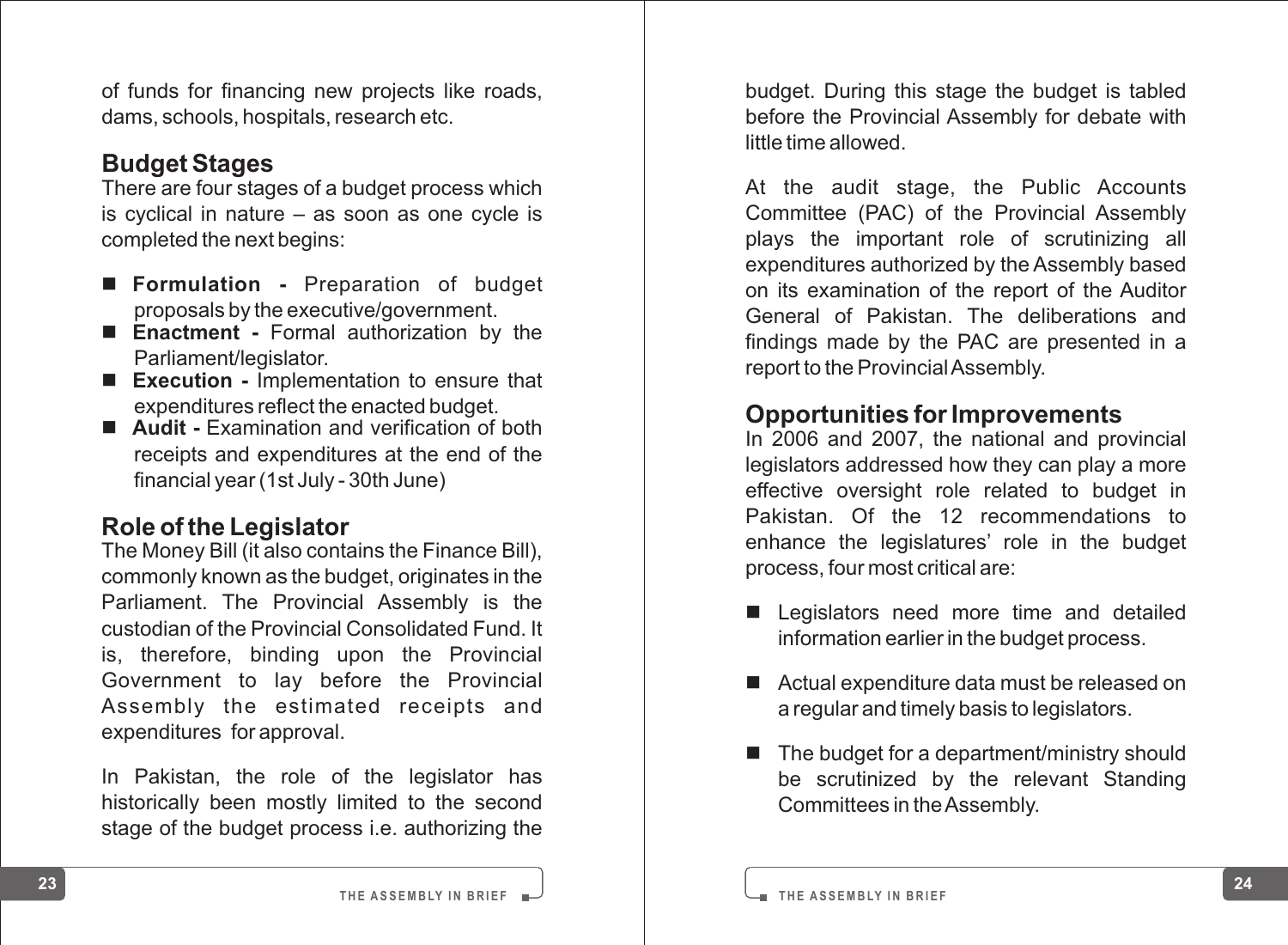Budget analysis and scrutiny should be ongoing throughout the budget cycle by the legislature.

**Note: For more information about various aspects of the budget and role of the legislator, please see "A Guide to Understand the Budget in Pakistan" and the "Budget Processes and Analysis Manual; developed by USAID-PLSP, and published bilingually in Urdu and English.**

## **Question Hour**

**Question Hour** *is an accountability tool, which allows the Legislature to hold the Executive answerable to the public and make the Members of the Parliament aware of the activities of the Ministries and government departments. In addition, the Members can seek any information on matters of national significance, as well as draw the attention of the government to public grievances so as to get them addressed.*

#### **Notice of Questions:**

A Member can ask a question through a 15-day written notice.<sup>1</sup> The question must be addressed to the concerned Minister and should be precise and to the point.

#### **Time for Questions:**

The first hour of every sitting, (except on Saturdays and Sundays<sup>2</sup>), after recitation from the Holy Quran, and taking of oath by Members, is available for asking and answering of questions.

#### **Kinds of Questions:**

Each Member may ask two starred and two unstarred questions in a day's sitting.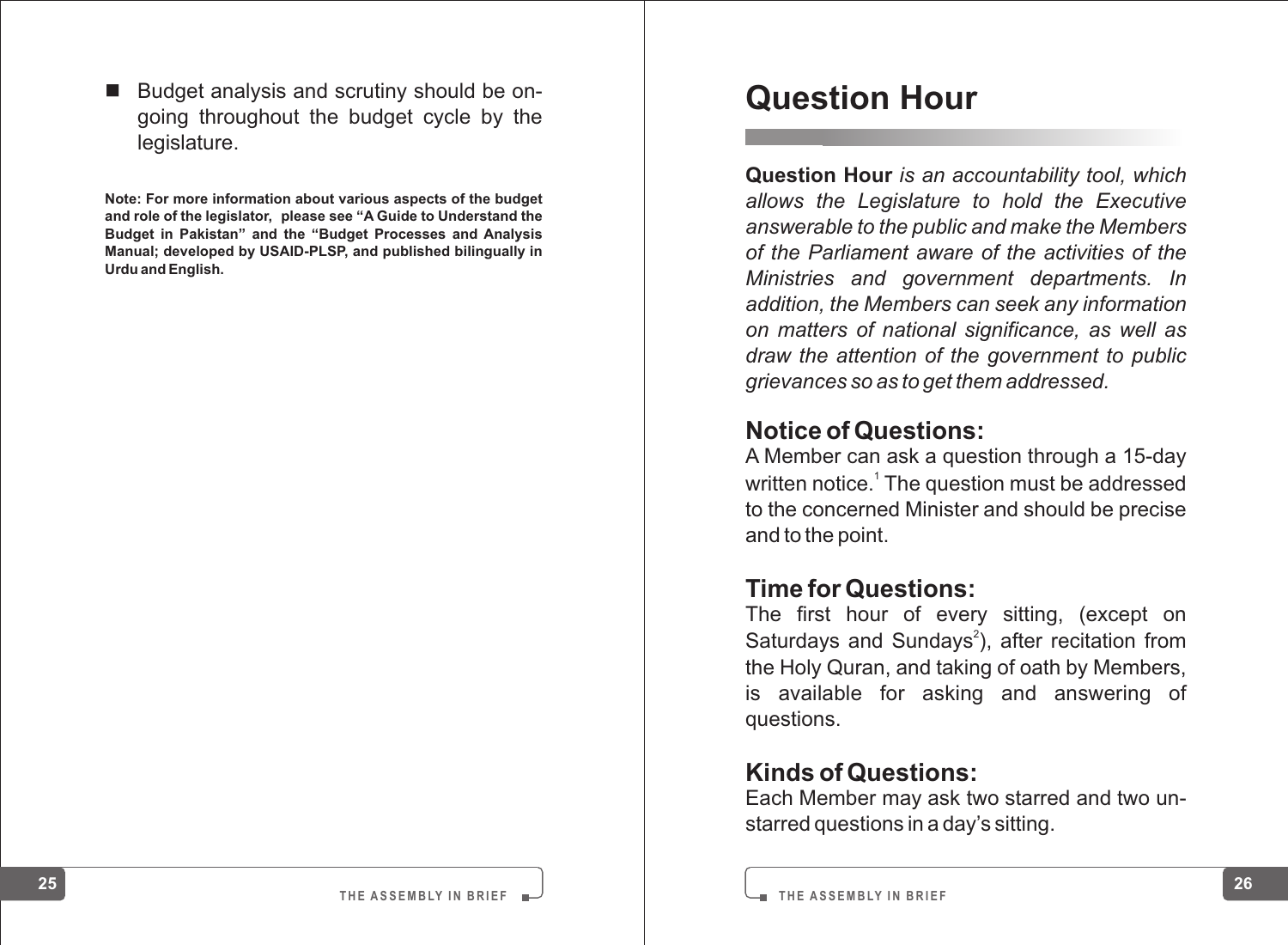- **i. Starred Question:** is the one to which a written reply is read out by the Minister. A Member who intends to ask a starred question has to distinguish it with an asterisk. When a starred question has been answered, any Member may ask such supplementary questions as may be necessary for explaining the answer, but the Speaker can disallow a supplementary question, which either infringes any provision and admissibility of questions or is otherwise an abuse of the right of asking questions.
- **ii. Un-Starred Question:** is when a written reply is supplied but not read out. After reply by the Minister, <sup>a</sup> Member may ask supplementary questions to elaborate different dimensions of a question and/or its reply .
- **iii. Short Notice Questions:** In case of a matter of immediate public importance, a Member may ask a question on shorter notice with the consent of the Speaker and concerned Minister .

#### **Admissibility of Questions:**

Within five days from receipt of the notices, the Speaker decides the admissibility of a question and can disallow any question or a part thereof which, in his opinion, is in contravention of these rules, or he may, in his discretion, amend it in form. A few important conditions of admissibility are mentioned below:

- 48 (a) It does not bring in any name or *statement not strictly necessary to make the question intelligible.*
- 48 (f) It should not be of excessive length;
- 48 (g) It should not relate to a matter which is *not primarily the concern of the Government.*
- 48 (j) It should not make or imply a charge of *personal character.*
- 48 (q)(i) It should not contain any reflection *on the conduct of the Governor or a Judge of the Supreme Court or of a High Court;*
- 48 (q) iv It should not seek information about *matters which are in their nature secret or 3 sensitive.*

#### **Matter of Public Importance arising out of Answer to a Question**

On every Wednesday the Speaker may, on two days notice being given by a Member, allot one hour for discussion on a matter of sufficient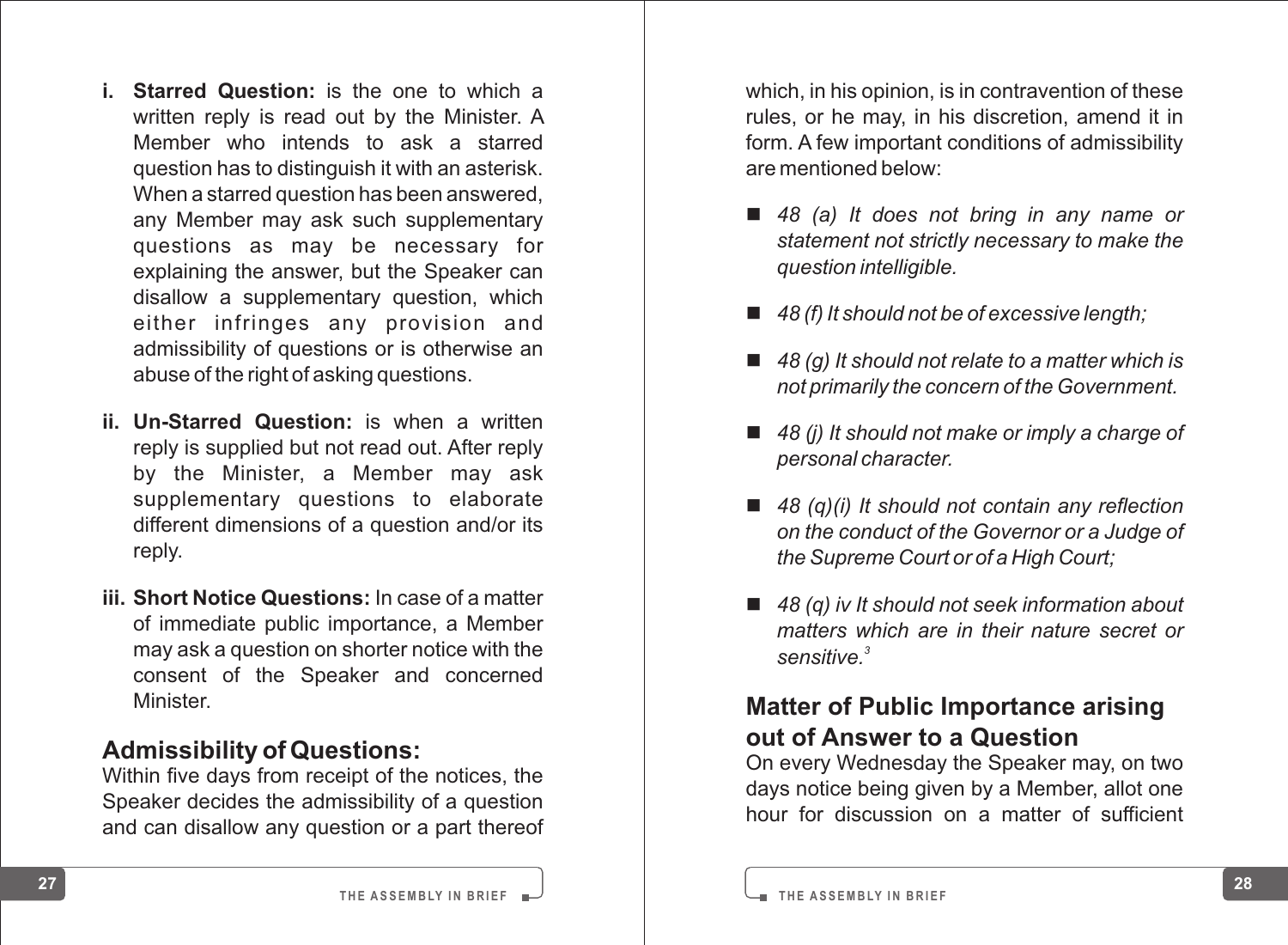public importance which has during the last week been the subject of a question, starred or unstarred. There is no voting or any formal Motion in the course of or at the conclusion of such discussion.<sup>4</sup>

PAP Rule 43  $2^2$  PAP Rule 42 PAP Rule 48 PAP Rule 61

## **Committees' Effectiveness**

Legislative Standing Committees assist in the functioning of the Parliament and the Provincial Assemblies. They are one of the most important instruments of dealing with House business.

Committees, which are often termed as "mini legislatures", need to be empowered for ensuring an effective and strong Legislature. Though it is in the Legislature where laws and state policies are debated and approved, it is in the Committees where these are deliberated and scrutinized. A strong Committee system often gives the Legislature the impetus and direction, serving as a catalyst for effective legislation. According to an Australian Senate Brief, it is "their role to investigate and draw attention to what they find. They 'throw light in dark corners' and give advice."

In short, the principal purpose of Committees is to deal with the complex, varied and demanding nature of Assembly business. This primarily includes initiating or amending legislation, administering financial control, ensuring oversight and scrutiny of executive functions, and forming a forum for public representation.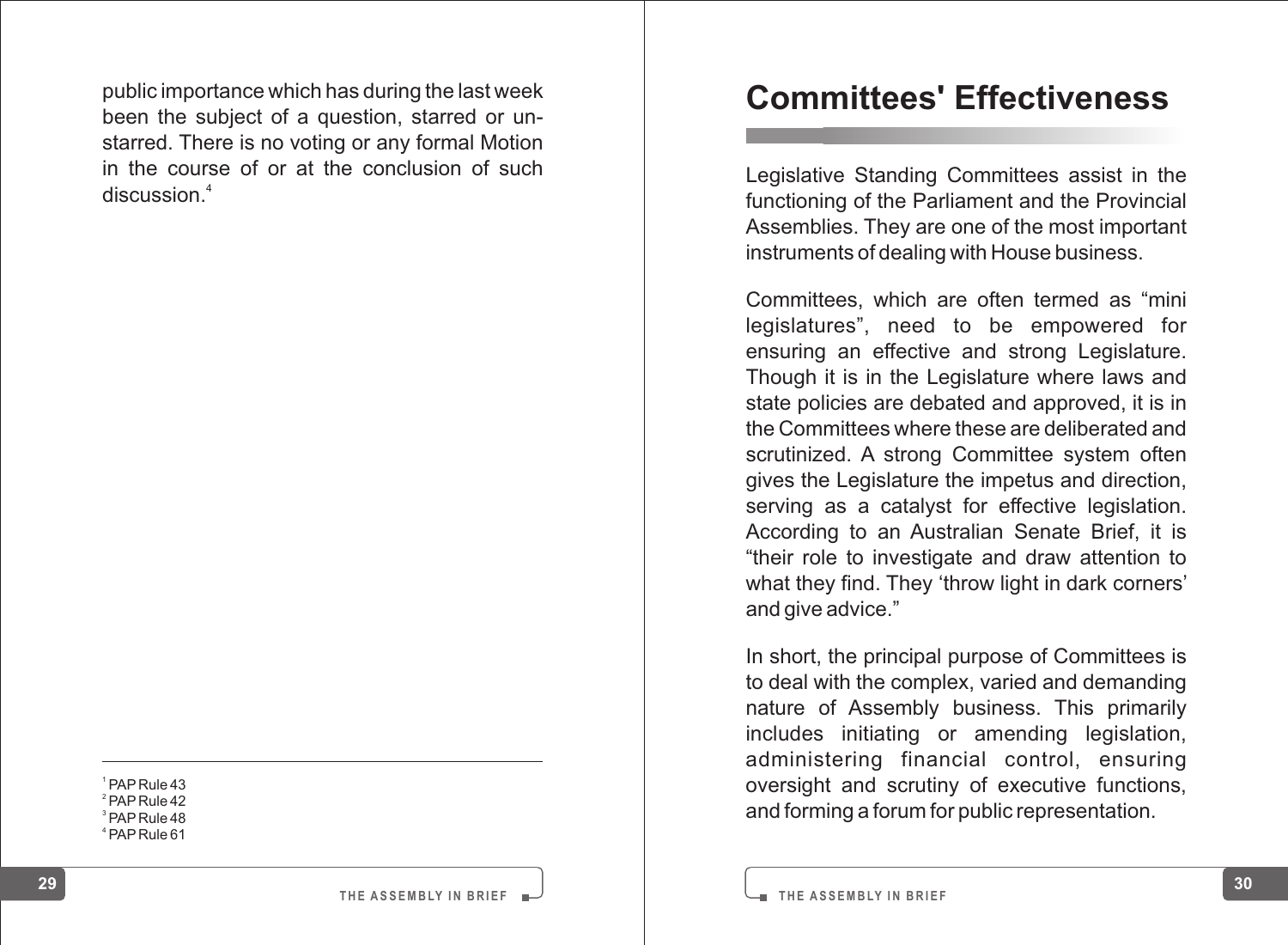In Pakistan, lack of continuity in the primary and overtured sometimities work, Consider the primary and the primary and the primary committees have functions why committees and factors why Consider unity and the continuit Parliamentary system is one of the primary factors why Committees have remained mostly under utilized. Members generally have also not been aware of how Committees can serve as an effective platform not only for legislation but also overseeing government functioning. Similarly, Committee business has not been streamlined, lacks regulation and staff support necessary to performing tasks adequately .

To make Committees more effective, it is essential to ensure their formation as soon as the Assembly comes into being. Rules require that there be as many Standing Committees as there are Departments/Ministries. It has been witnessed that Committees, especially in the provinces, are formed with much delay and some were not even formed by the end of the Parliamentary term.

Similarly, it is important that Committees be able to exercise their due authority and powers which are derived from the Constitution and elaborated in the Rules of Procedures of each House.

On the administrative side, Committees are under staffed, lack financial resources and are weakly organized. Each Committee Secretary is assigned to many Committees, which dilutes attention and overburdens Committee work. Committees have limited finances at their disposal impeding functions like inviting experts, publishing reports, covering other essential administrative expenses, etc.

In 2007, national and provincial legislators of Pakistan addressed how the Committee system could be improved. The four most critical recommendations that emerged for ensuring an effective Committee system are:

- Committees need to exercise their suo motu powers, should have a recommending status in policy decisions and need to be given more powers.
- Committees need more human and financial resources to function effectively.
- Committee proceedings need to be more open, allowing access to media and public and require dissemination of Committee reports on regular and timely basis to stakeholders for greater efficacy.
- Committees need to build linkages with educational institutions and academia for research and technical support.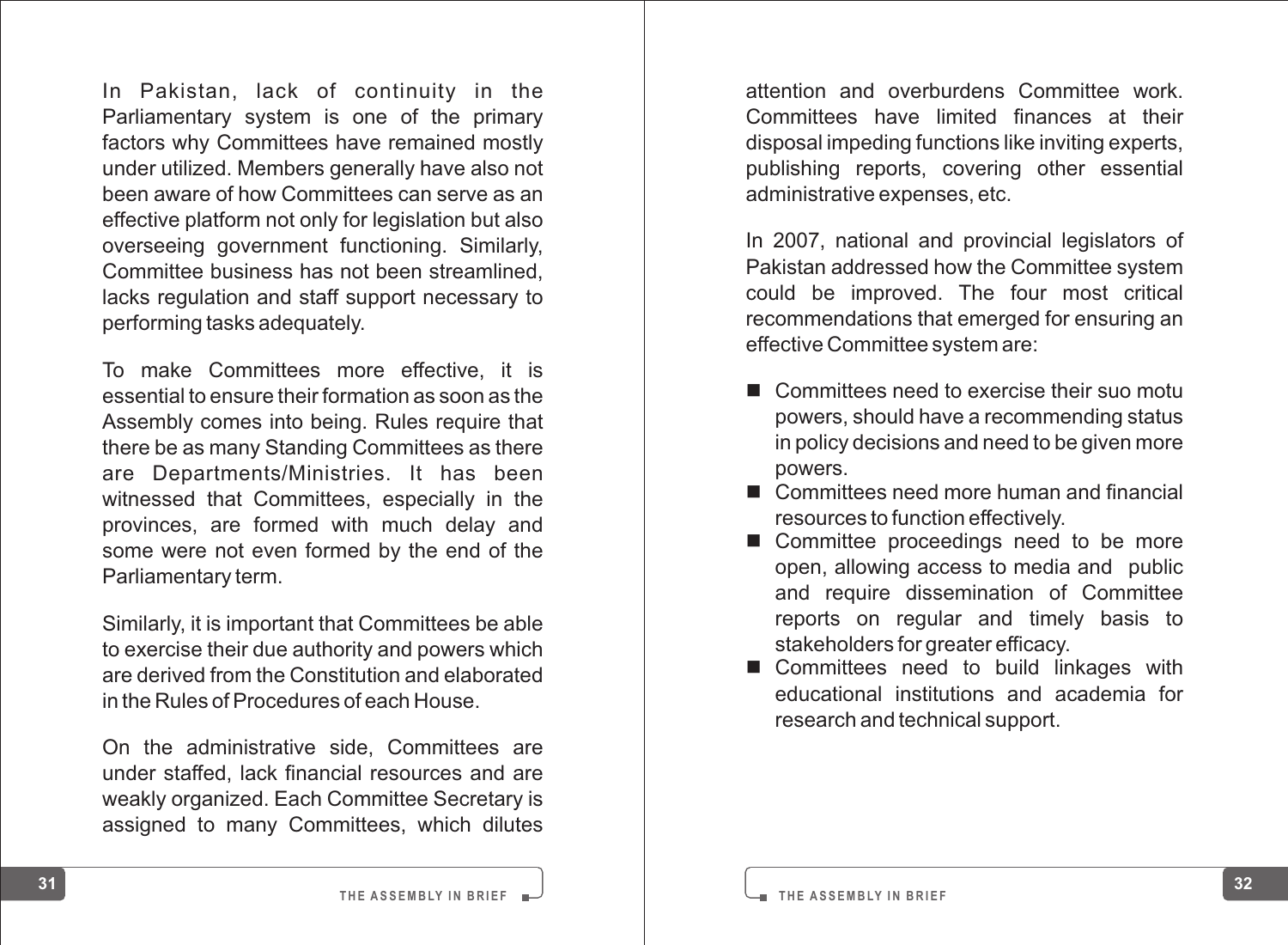## **Parliamentary Privilege**

Parliamentary privilege, also known as "absolute privilege", is a legal mechanism employed within the legislative bodies of countries where Constitutions are based on the Westminster system. In other legislatures, a similar mechanism is known as parliamentary immunity .

#### **Why Parliamentary Privilege is Important**

**<sup>33</sup> <sup>34</sup> <sup>1</sup>** Parliamentary privilege is a collection of rights seen as crucial to establishing the importance of Parliament functioning effectively through the representatives of the people. Under classical perceptions of democracy, separation of powers between the executive, legislature and judiciary is seen as crucial to <sup>a</sup> well-functioning democracy. Privilege gives rights and immunities to the institution of Parliament to enable it to carry out its responsibilities to legislate and hold the government to account. According to Article 130(4) of the Constitution, "the Cabinet shall be collectively responsible to the Provincial Assembly."

#### **Important Parliamentary Privileges**

- 1. Freedom of speech nothing should impede the rights of Parliament to speak on behalf of the people.
- 2. The right of Parliament to exclusively regulate its own affairs, free from intervention by government or courts.
- 3. The right to conduct inquiries and require attendance of witnesses.
- 4. The right to retain jurisdiction over its own Members.
- 5. Parliament should not be a haven from justice.

#### **Objective of Parliamentary Privilege**

The objective of parliamentary privileges is to safeguard the freedom, authority and dignity of Parliament. Privileges are necessary for the proper exercise of the functions entrusted to Parliament by the Constitution. They are enjoyed by individual Members, because the House cannot perform its functions without unimpeded use of the services of its Members and by each House collectively for the protection of its Members and the vindication of its own authority and dignity.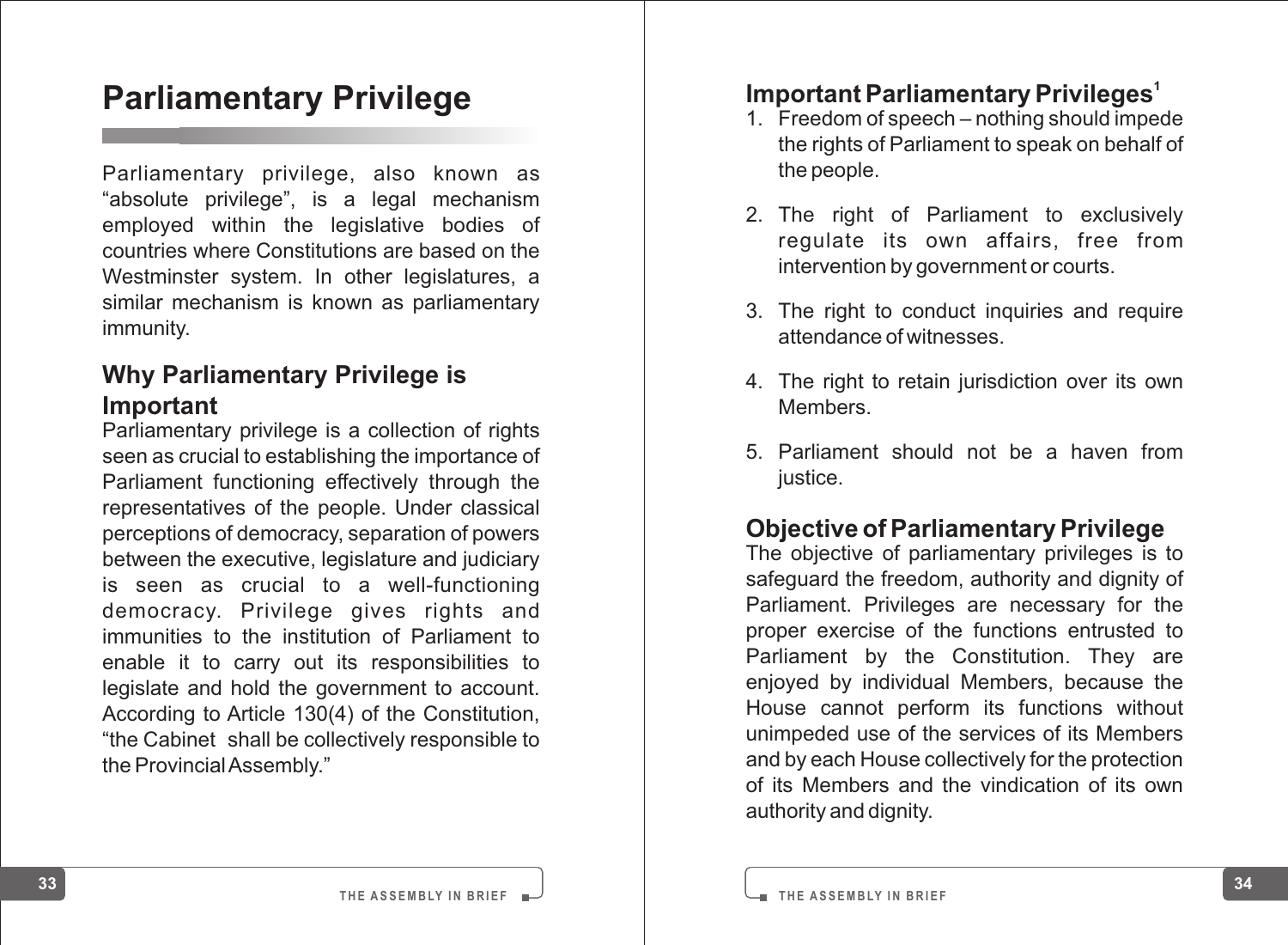The foundation on which parliamentary privilege rests is the maintenance of the dignity and independence of the House and Members.

#### **Question of Privilege**

A Member may, with the consent of the Speaker, raise a question involving a breach of privilege either of a Member, or of a Committee, or of the Assembly .

It should be submitted in writing to the Secretary before the commencement of the sitting and, when relevant, be accompanied by the document indicating the specific breach of the privilege. The Speaker has the discretion to allow a question of privilege to be raised at any time during the course of a sitting after the disposal of questions, based on determination of urgency .

## **Constituency Relations Management**

There are several ways to manage constituency relations, but all have the same goal: to provide a way to receive and respond to constituent requests in a manner that prioritizes urgency and importance, ensures the best use of the Member 's time, and provides opportunities to incorporate feedback from constituents in the Member 's legislative and oversight activities.

In Pakistan, Members are not given specific allotments to conduct constituency relations, and, therefore, their ability to do so effectively may be influenced by their available personal or political resources. However, there are different models of constituent relations management that may meet the requirements of Members under these varied circumstances. In any case, in staffing such offices it is preferable to hire people known to the Member, with good communication and technical skills and understanding of the local political situation.

#### **Constituency Office Model:**

Having an office in the constituency gives a central contact point for citizens to reach the

<sup>1</sup> *Rules of Procedure and Conduct of Business in the National Assembly 2007* Chapter XII Rules No 95-108, Senate Rule No 60-72 A, For Provincial Assemblies; Balochistan Rules 55-69, NWFP Rules 53-65, Punjab Rules 68-79, Sindh Rules No 58-70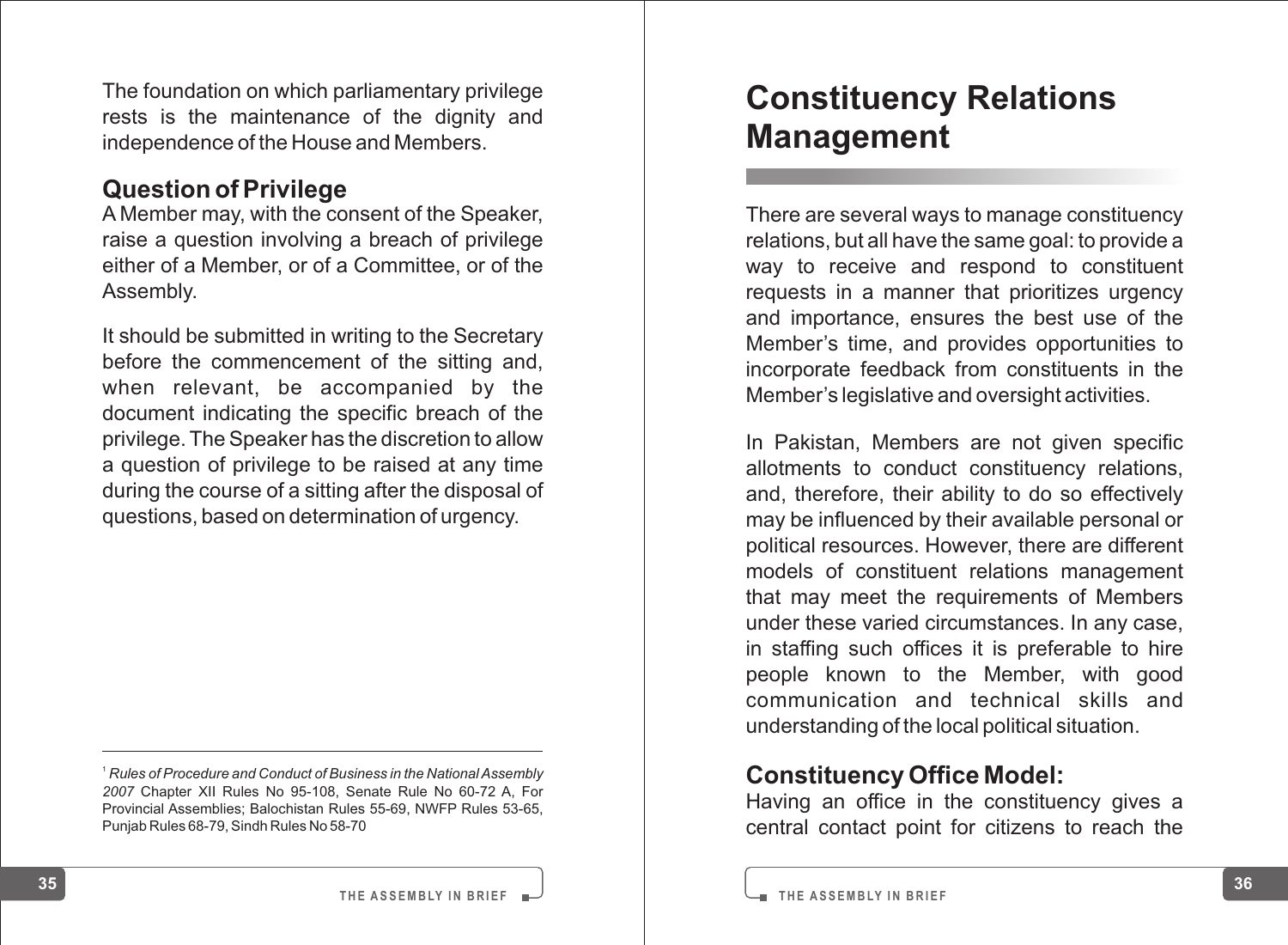Member. Whether seeking help with a problem or putting forth a query regarding a legislative issue, citizens need to have access to the elected representative. In urban areas, offices may be shared by several Members. In rural constituencies, it may be necessary to maintain two or three small offices with local area staff or have a "mobile office" with staff that moves from community to community according to a notified schedule.

#### **Community Representative Model:**

Some constituencies may be so large or extended that it is most effective to have a Community Representative who operates without an office, but is in regular contact with constituents and the Member .

#### **Constituents must know how to reach a Member:**

To effectively use the experience of a Member 's own constituents in their general policy making role, it is not enough for a Member to have an office or representative, but constituents must know that this avenue for communication with the elected representatives exists, where to go and when. Files of casework performed on behalf of constituents must be maintained for reference.

#### **Meeting Constituents and Holding Public Hearings:**

Members must make a calendar of visits, especially to remote areas of their constituency to hold meetings with cross sections of their constituents as well as public hearings (open kutchery) which enable Members to have faceto-face meetings with their constituents.

#### **Websites and e-mail:**

Members worldwide operate several kinds and levels of websites.<sup>1</sup> A Member's personal website is a useful tool not only to publicize the achievements and actions undertaken by the Member, but also provides an important means of quick and direct access to constituents. Members with e-mail addresses must check them regularly and respond quickly to queries either personally or delegate this to staff or volunteers. In the latter case, however, the Member must review the collected correspondence regularly.

#### **The Legislative Process and the Constituency:**

Beyond providing for an individual constituent's immediate needs, the Members' interactions with constituents should serve to inform. A Member can provide appropriate service to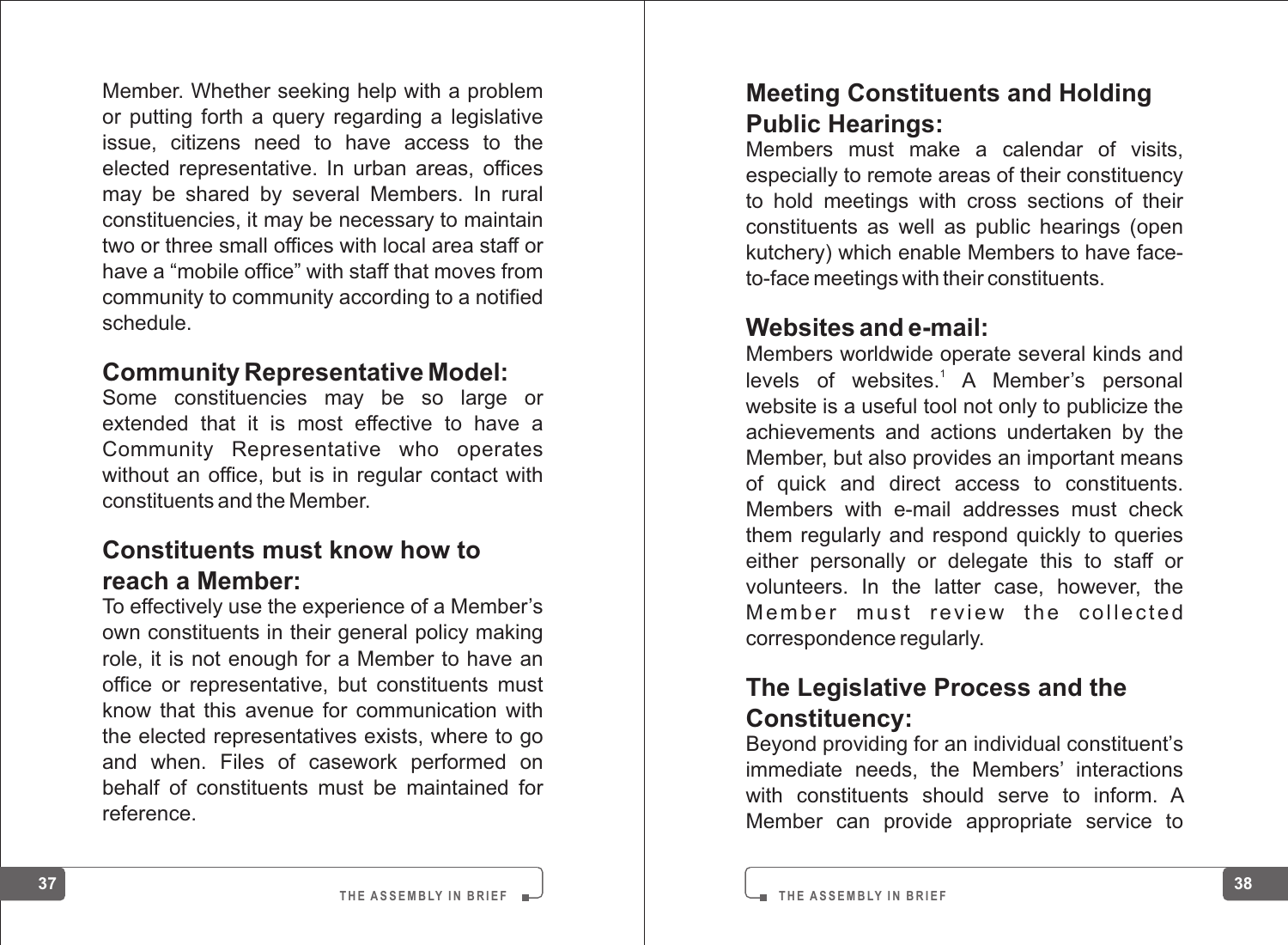constituents through the legislative process. Private Member Bills can address situations affecting a Member 's constituency, and benefit others as well. Question Hour can be used to highlight an issue with a particular ministry that affects a constituency. Working with other Members, whether of the same party or in allparty groups with similar issues affecting their constituencies, can result in building good political relations at the Assembly level as well as effectively addressing issues that face constituents.

<sup>1</sup> John K. Johnson and Robert T. Nakamura, Orientation Handbook for Members of Parliaments (2006), p.13.

## **Research Support**

Legislation mostly revolves around Parliamentarians' capacity to undertake policy analysis, which predominantly depends on the research and information services available at the Parliament as well as the research capacity of the committee.

#### **Research and Information Services:**

Members may require access to research and informational services that includes: Talking points for debates, speeches and conferences, provision of fact sheets and descriptive reports, books, journals and access to internet, briefing books for foreign trips, short on-line publications on current issues, legislative tracking reports, policy resource guides of informational, organizational and human sources, in-depth analysis; of issues and options, comparative analysis, and each Parliamentary Committee is expected to possess some research capacity to assist parliamentarians in preparing talking points for speeches, drafting questions and Motions, as well as preparing short descriptive and comparative reports on particular issues.

#### **Parliamentary Library:**

The Provincial Assembly Library has a collection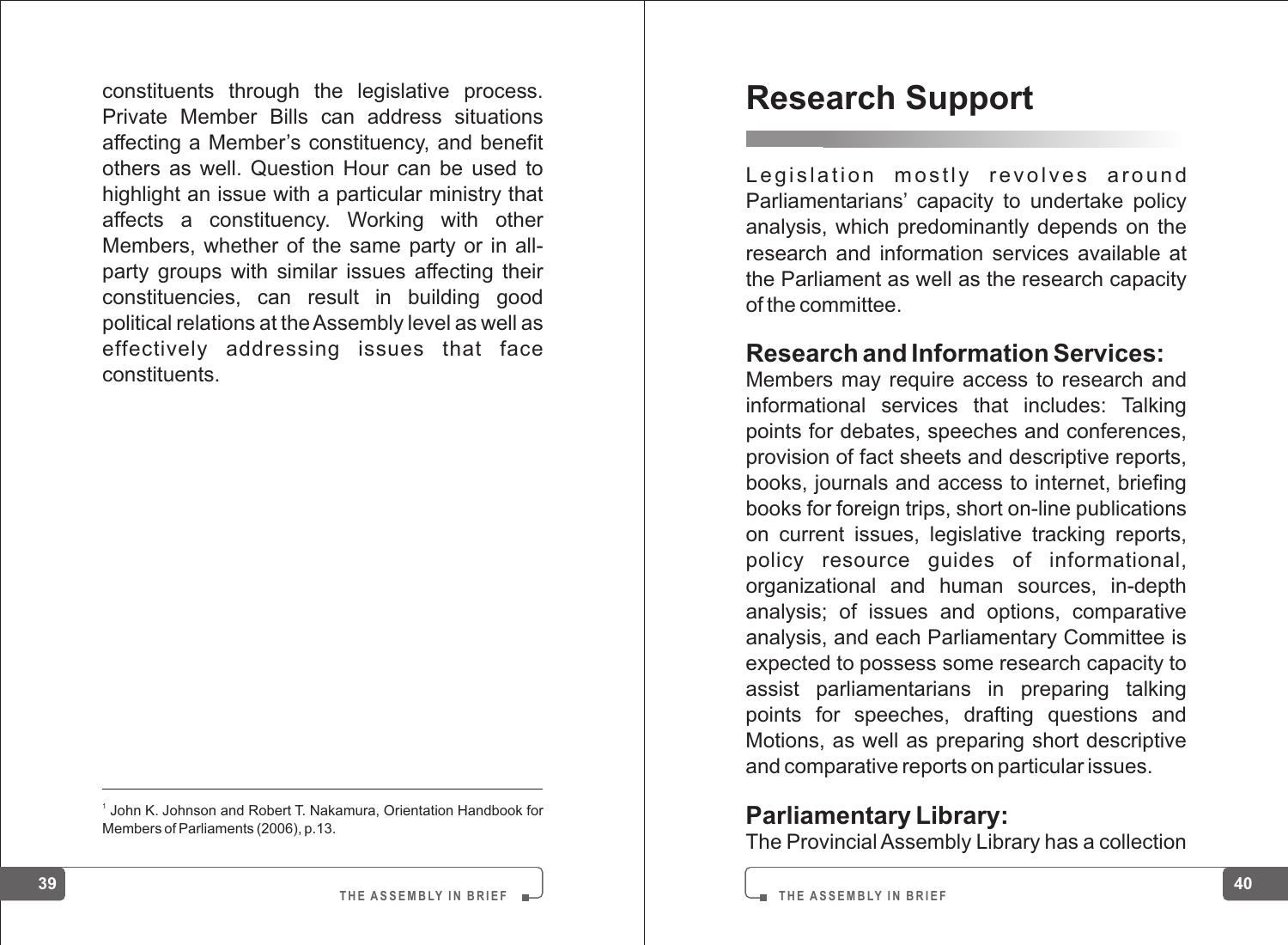of books, debates of the Provincial Assembly, reports, Gazettes of Pakistan and other documents such as:

- Books on subjects like Constitution, parliamentary practice, legislation, law, philosophy, politics, international affairs, history, agriculture, education as well as biographies, etc.
- National and international newspapers and journals.

#### **Assembly Research Cell:**

The research cell undertakes research on issues to be discussed or already under discussion in the Assembly and its Committees. Research Officers may be requested to prepare background papers, position papers, briefing papers, analysis of issues using print media and electronic information, provide informational requirements arising from items on Orders of the Day, assistance in preparing papers to be read out at international seminars and conferences, make legislative history of Bills laid before the House, as and when required; monitoring of media and reports of parliamentary debates in order to identify emerging political issues.

#### **Pakistan Institute for Parliamentary Services (PIPS):**

The PIPS has been established through an act of Parliament and currently it operates from an interim facility in the Parliament Lodges, Islamabad. The PIPS has <sup>a</sup> network of specialists with a variety of expertise to provide informed policy inputs at the request of parliamentary committees and parliamentarians.

A research request may be submitted in person at: Parliament Lodges (First Floor, A Block) Islamabad, Phone: 051-8355901 or email at: research@pips.org.pk or through the website www.pips.org.pk

## **Parliamentary Information & Technology Resource Centers:**

The PITRCs have been established on-site at all the Provincial Assemblies to provide information and support services to Members of the respective Provincial Assemblies. Services are provided free of charge or at a minimal cost. PITRCs remain open from 9 a.m. to 10 p.m. from Monday to Friday and provide most needed services such as Internet Access Terminals, newspapers, magazines and journals, photocopying and scanner facilities.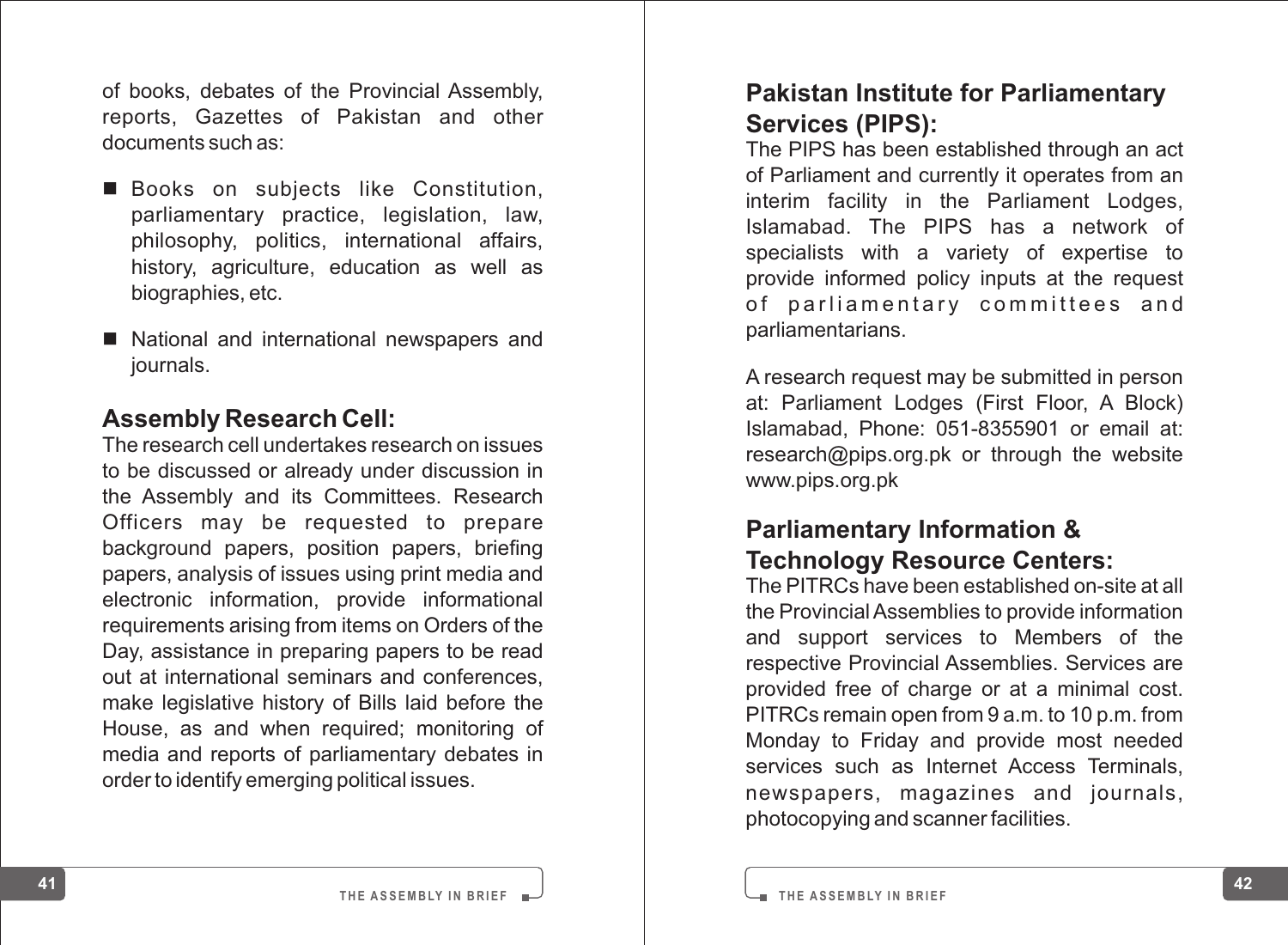# **Glossary of Parliamentary Terms**

**1. Absolute Majority -** more than half the votes of the total membership of the Assembly;

**2. Abstain –** to refrain from voting for or against a Motion;

**3. Act -** a Bill passed by the Parliament and assented to by the President. In the case of Provincial Assemblies it is assented by the Governor;

**4. Adjournment -** to suspend proceedings to another time;

**5. Adjournment Sine Die -** to suspend the proceedings without fixing a time or date for the next meeting;

**6. Adjournment Motion -** a Motion to adjourn the business of the Assembly<sup>1</sup> for the purpose of discussing a definite matter of immediate, urgent public importance;

**7. Adjournment of Debate –** Postponement of a debate on a Motion/Resolution/Bill on which the Assembly is then engaged to some other time or date;

**8. Agenda -** the List of Business to be brought before the Assembly or Committee for consideration and decision at its sitting on any day;

**9. Amending Act -** an Act of Assembly whose sole purpose is to modify another Act or Acts;

**10. Amendment -** a Motion to amend an earlier Motion before that earlier Motion is put to the Assembly for decision;

**11. Ascertainment -** the process to determine which Member of the Assembly commands the confidence of the majority of the Members;

**12. Ayes and Noes -** the word used for voting ayes for 'yes' and noes for 'no' in the Assembly;

**13. Backbenchers -** the Members other than Ministers, Parliamentary Secretaries, Advisors and Special Assistants;

**14. Bicameral -** a Legislature that consists of two Houses; the Parliament of Pakistan is bicameral consisting of Senate and National Assembly, while in the provinces it is unicameral;

**43 44 T HE A S S E M B LY IN B R I E F**

<sup>&</sup>lt;sup>1</sup> For the purpose of generality every House has been referred to as Assembly. This means the terminology is applicable to the Senate, National Assembly and a Provincial Assembly.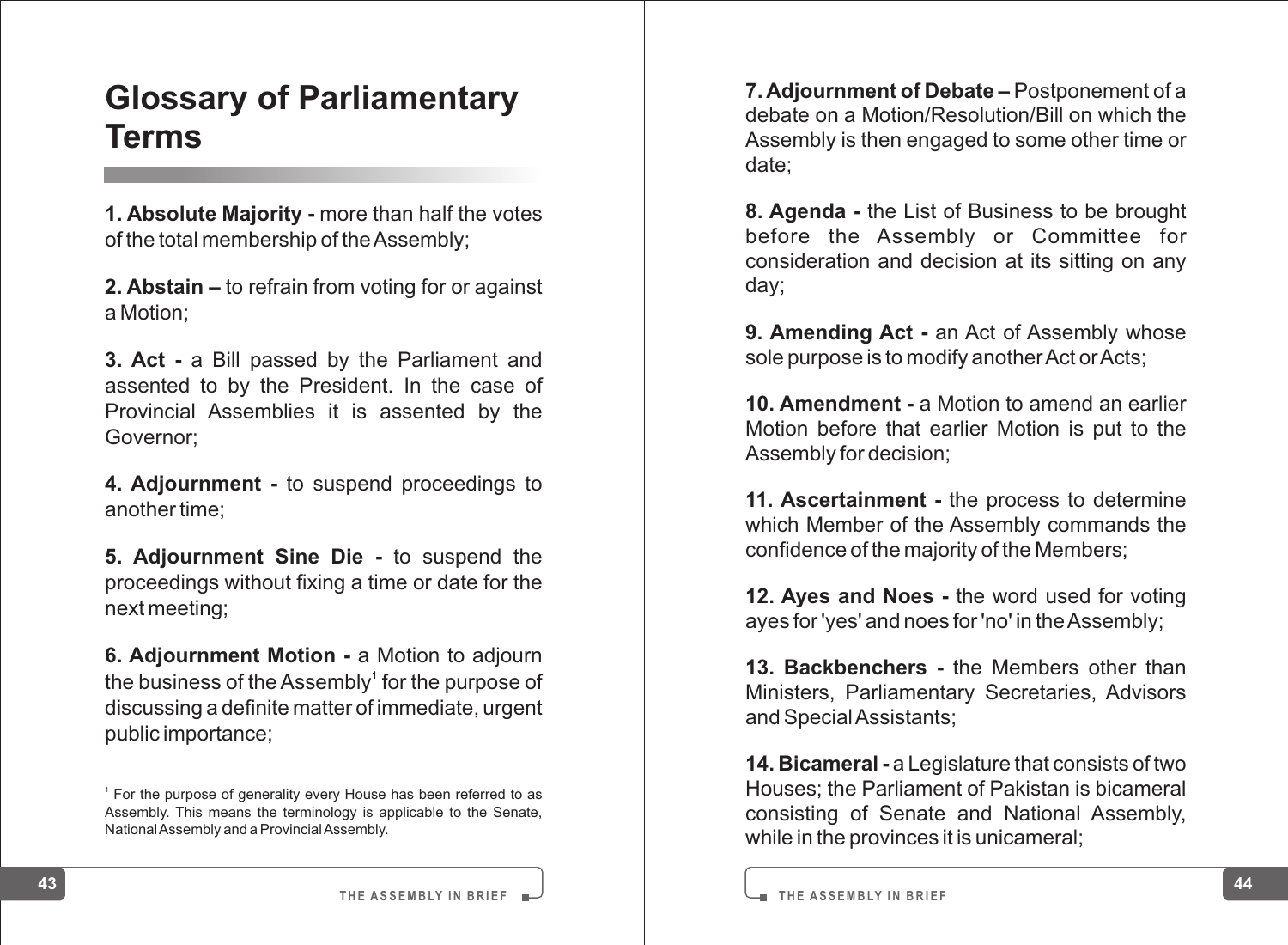**15. By-election -** it is held when a seat in the Assembly becomes vacant during its lifetime (i.e. between two general elections) due to death, resignation, unseating or disqualification of a Member;

**16. Bill -** a proposal for making a new law or amending an existing one;

**17. Budget -** the statement of the estimated receipts and expenditures of the Federal or a Provincial Government for a fiscal year which the said government should lay before an Assembly in every financial year;

**18. Bulletin -** means the Bulletin of the Assembly containing-

- (a) A brief record of the proceedings of the Assembly at each of its sittings;
- (b)Information of any matter relating to or connected with the Assembly or other matter which in the opinion of the Speaker is to be included therein; and
- (c) Information regarding the Committees;

**19. Business -** any matter which can be brought before the Assembly under the Constitution and the Rules;

**20. Cabinet -** headed by the Prime Minister or Chief Minister, it consists of Ministers;

**21. Call Attention Notice -** a notice by which a special question of public importance may be raised;

**22. Casting Vote -** a deciding vote used by the Presiding Officer of the Assembly, when the votes on both sides are equal;

**23. Chair -** the Presiding Officer at a meeting of the House or a Committee;

**24. Chairman -** a Member who is performing the function of the Chairman;

**25. Chamber -** the place where the Assembly meets to transact its business;

**26. Chief Whip -** a Member of a political party in an Assembly whose primary task is to ensure the presence and discipline of the Members of the party in the Assembly;

**27. Clause (of a Bill) -** divisions of a Bill consisting of an individual sentence or statement; once a Bill becomes law, its clauses are referred to as sections;

**28. Clause-by-Clause Consideration -** the stage for consideration of a Bill when it is considered clause by clause and at this stage amendment can be proposed in the clauses of the Bill;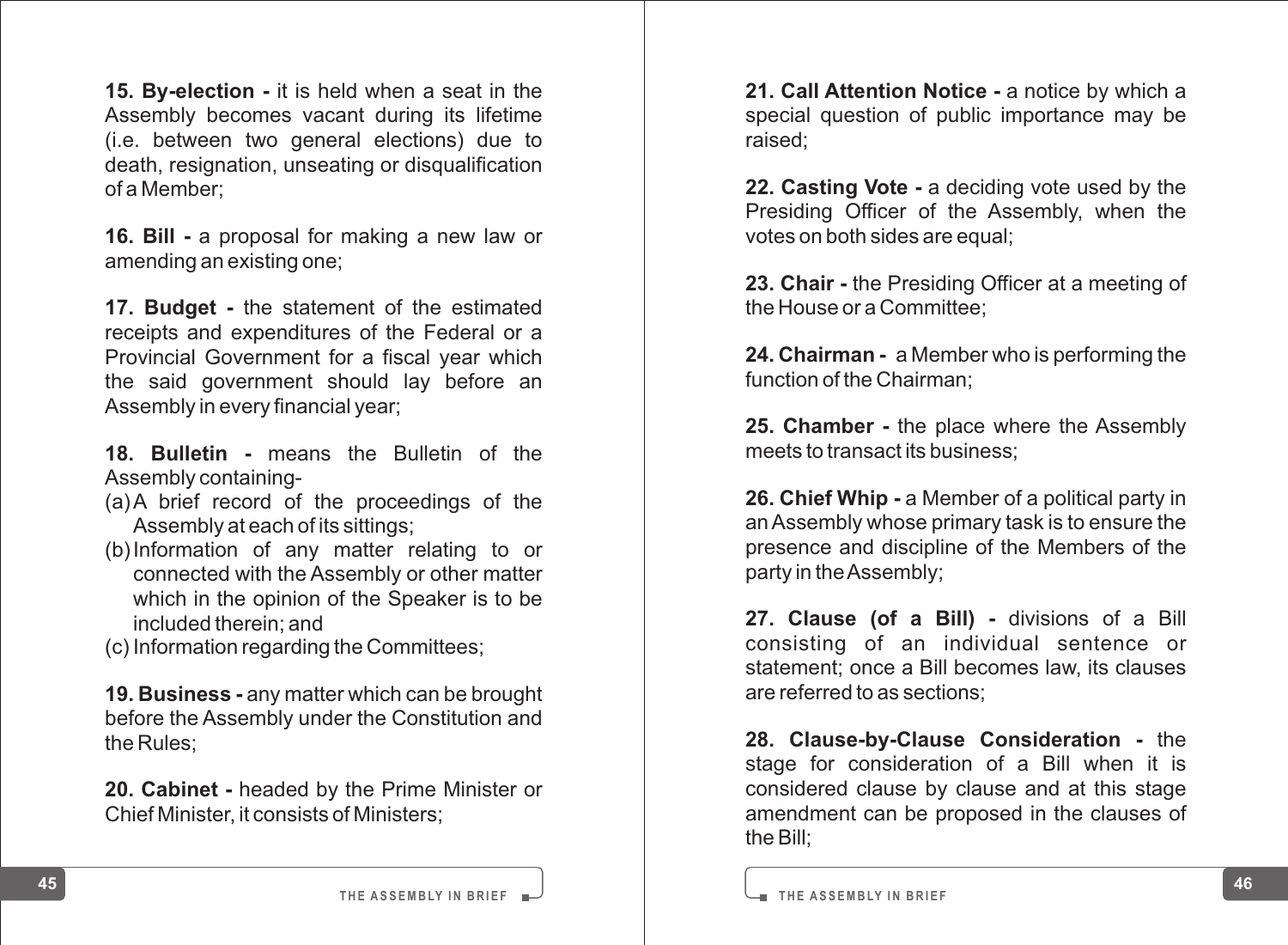**29. Closure -** it is one of the means by which a debate may be brought to a close by a majority decision of the Assembly, even though all Members wishing to speak have not done so;

**30. Committee -** group of Members who are nominated by the Assembly for special purpose or subject;

**31. Constitution -** the Constitution of the Islamic Republic of Pakistan 1973;

**32. Constituency -** a constituency for Assembly delimited under the Delimitation of Constituencies Act, 1974 (XXXIV of 1974);

**33. Constituent -** a registered voter in a constituency;

**34. Cut Motions -** a Motion moved by a Member to reduce the amount of a demand for grant;

**35. Debate -** a discussion in which the arguments for or against a subject are presented in the Assembly according to rules;

**36. Dissolution -** the bringing to an end of an Assembly, either on the expiry of its five-year term or otherwise in accordance with the provision of the Constitution;

**37. Division -** a mode of voting by dividing Members into two groups (ayes and noes) in order to reach a decision;

**38. Division Bell -** the Speaker orders a Division to be held by uttering the word "Division" and directs that the Division bells be rung for five minutes to enable Members not present in the chamber to return to their places;

**39. Election -** the process of choosing a representative by vote;

**40. Ex-Officio Member -** generally taken to be a person, who, by virtue of an office or position held, is officially attached to a committee;

**41. Expunction -** words used in debates, which are defamatory, indecent, un-parliamentary or un-dignified, the Speaker may, in his discretion, either during the debate or subsequently, order that such words be expunged from the proceedings;

**42. Federal and Provincial Consolidated Fund and Public Account -** all revenues received by the Federal or the Provincial Government, all loans raised by that Government, and all money received by it in repayment or any loan, shall form part of a consolidated fund, to be known as the Federal or the Provincial Consolidated Fund.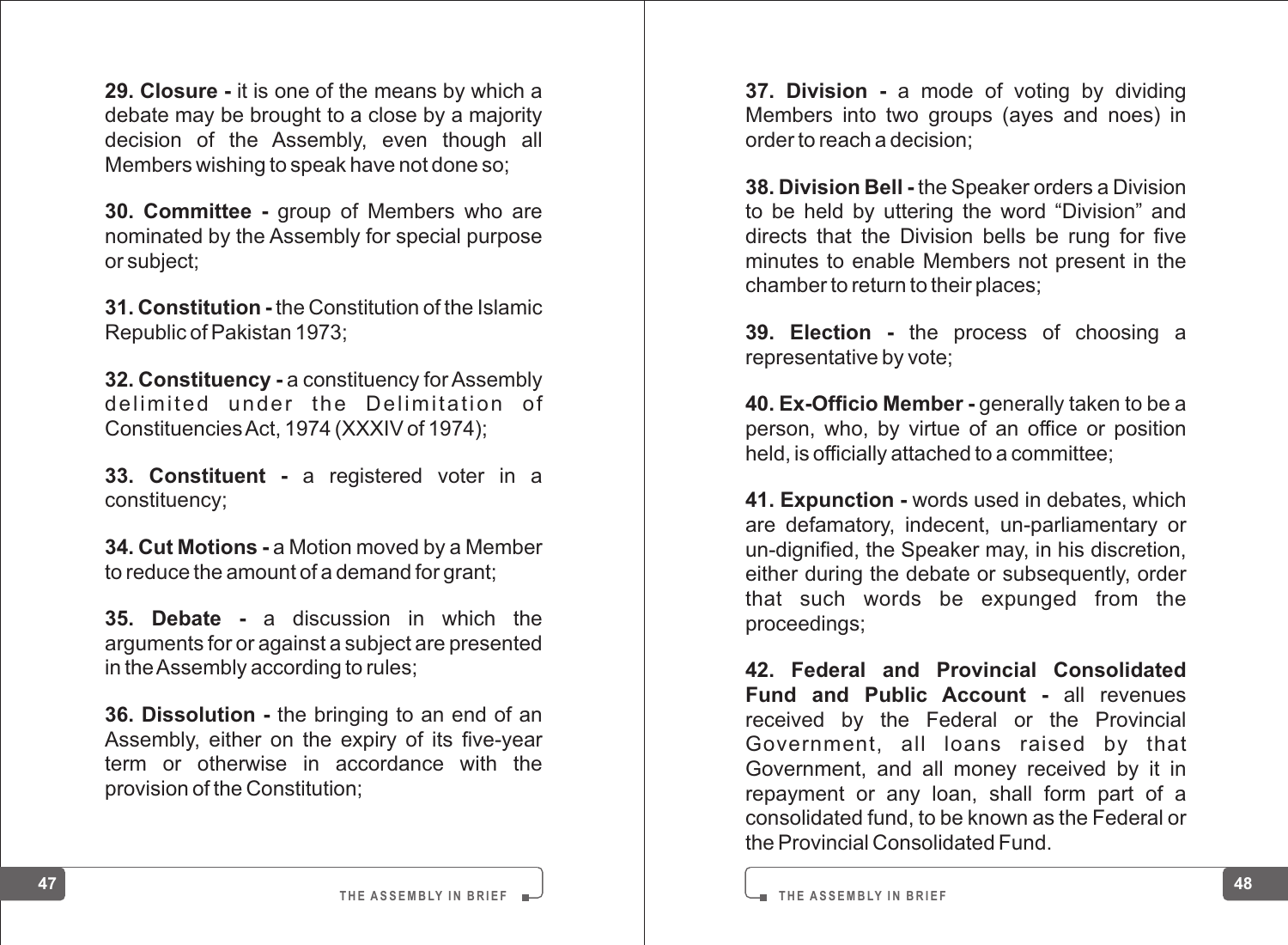All other money received by or on behalf of the Federal or the Provincial Government; or received by or deposited with the Supreme Court or High Court or any other court established under the authority of the Federation or Province; shall be credited to the Public Account of the Federation or Province;

**43. Finance Bill -** the Bill introduced every year to give effect to the financial proposals of the Government for the next financial year, and includes a Bill to give effect to supplementary financial proposals for any period;

**44. Fiscal Year -** the twelve month period, from July 1 to June 30, used by the Government for budgetary and accounting purposes;

**45. Floor of the House -** the part of the Chamber of the Assembly reserved for the Members and the officials of the Assembly;

**46. Galleries -** areas in the Assembly set aside for the public, the press and distinguished visitors;

**47. Gazette -** the official Gazette of the Assembly;

**48. General discussion -** a Minister or a Member may give notice of a Motion that any

policy or situation may be discussed by the Assembly;

**49. Leader of the House -** means the Prime Minister or a Minister appointed by the Prime Minister to represent Government and regulate Government business in the National Assembly or the Senate. In the Provincial Assembly the Chief Minister or a Member designated by the Chief Minister to represent Government and regulate Government business in the Assembly;

**50. Leader of Opposition -** a Member who, in the opinion of the Speaker, is the leader of the majority of the Members in the Opposition;

**51. Legislation -** the process of making a law;

**52. Legislative Process - the process by which** Bills are approved by Assembly and become laws after the assent of the President or Governor;

**53. Limitation of Debate -** a procedure preventing further adjournment of debate on any Motion or on any stage of a Bill and requiring that the Motion come to a vote at the end of the sitting in which it is invoked;

**54. Lobby -** means the covered corridor immediately adjoining the Chamber and conterminous with it;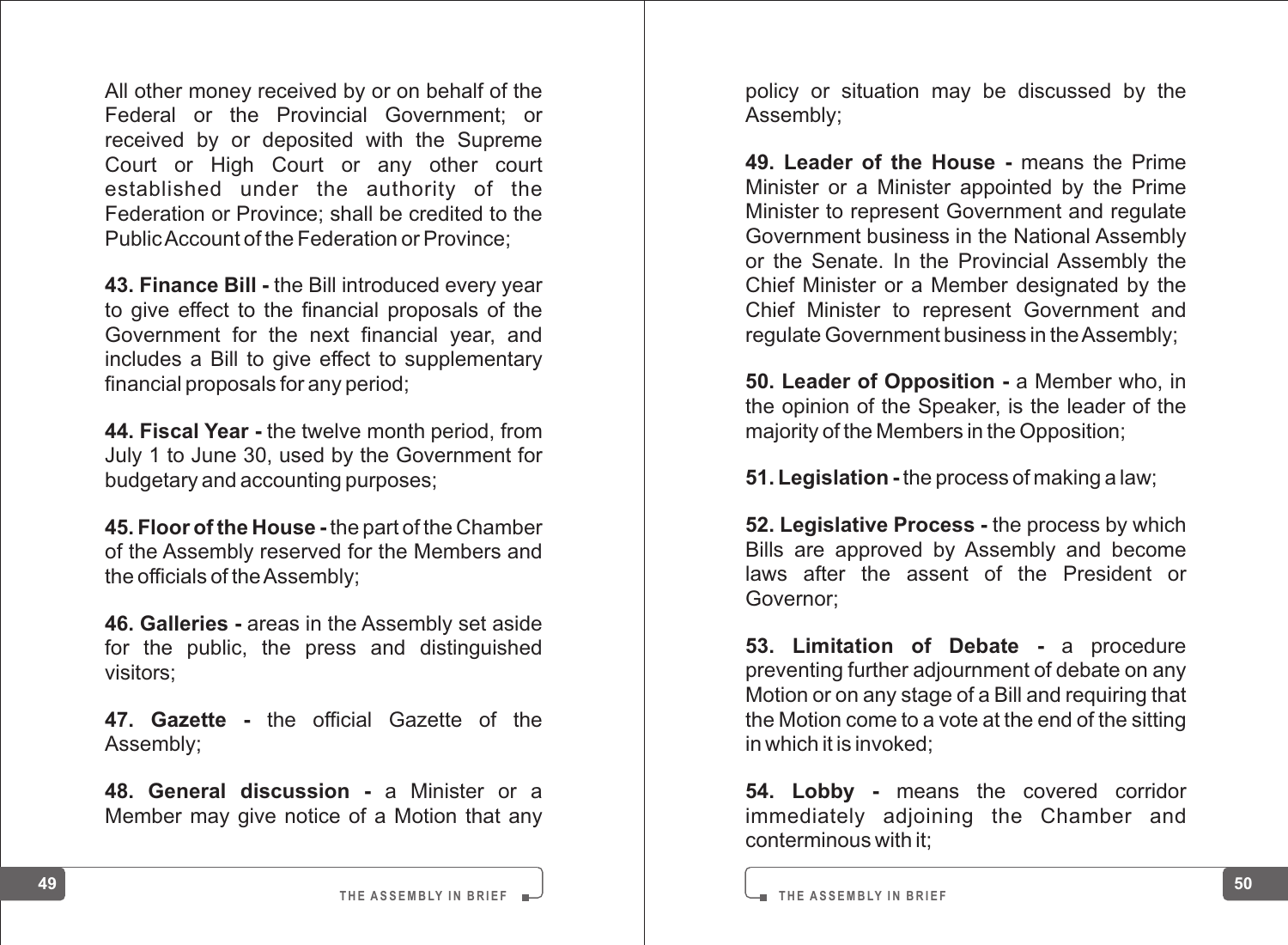**55. Guillotine -** a provision in the rules which requires that the Assembly reach a decision on a given matter by a particular date or at the end of a specified period of time. It is not preceded by a Motion;

**56. Maiden Speech -** the first speech of a Member after election. It is a recognized parliamentary convention that a Member making a maiden speech is not interrupted by another Member;

**57. Majlis-e-Shoora -** also referred to as the Parliament, it comprises the National Assembly, Senate and the President under Article 50 of the Constitution;

**58. Member -** a Member of the Assembly;

**59. Member-in-Charge -** the Member who introduces a Bill in the Assembly;

**60. Minister -** it means the Prime Minister, the Chief Minister, a Federal Minister, a Minister of State or a Provincial Minister;

**61. Minutes -** are the instant written record of a meeting;

**62. Money Bill -** a Bill or amendment which if enacted and brought into operation involves expenditure from the Federal or Provincial

Consolidated Fund or withdrawal from the Public Account of the Federation or Province.

**63. Mover -** the Member who initiates a Resolution, a Motion or an amendment of a Bill;

**64. Motion -** a proposal made by a Member or a Minister relating to any matter which may be discussed by the Assembly;

**65. Motion of Thanks -** a formal Motion moved only in the Parliament, expressing its gratitude for the address delivered by the President, under Article 56 of the Constitution, to either the National Assembly or both the National Assembly and the Senate assembled together;

**66. No-Confidence Motion -** a Motion moved against the Prime Minister, Chairman Senate, Deputy Chairman Senate, Chief Minister, Speaker or Deputy Speaker of the National or Provincial Assembly that he has lost confidence of the majority of the Assembly;

**67. Oath of Office -** swearing by a Member before taking seat in the Assembly;

**68. Opposition -** the party or parties which do not belong to the ruling party;

**69. Out of Order -** the expression may be applied to Motions, Bills or to any intervention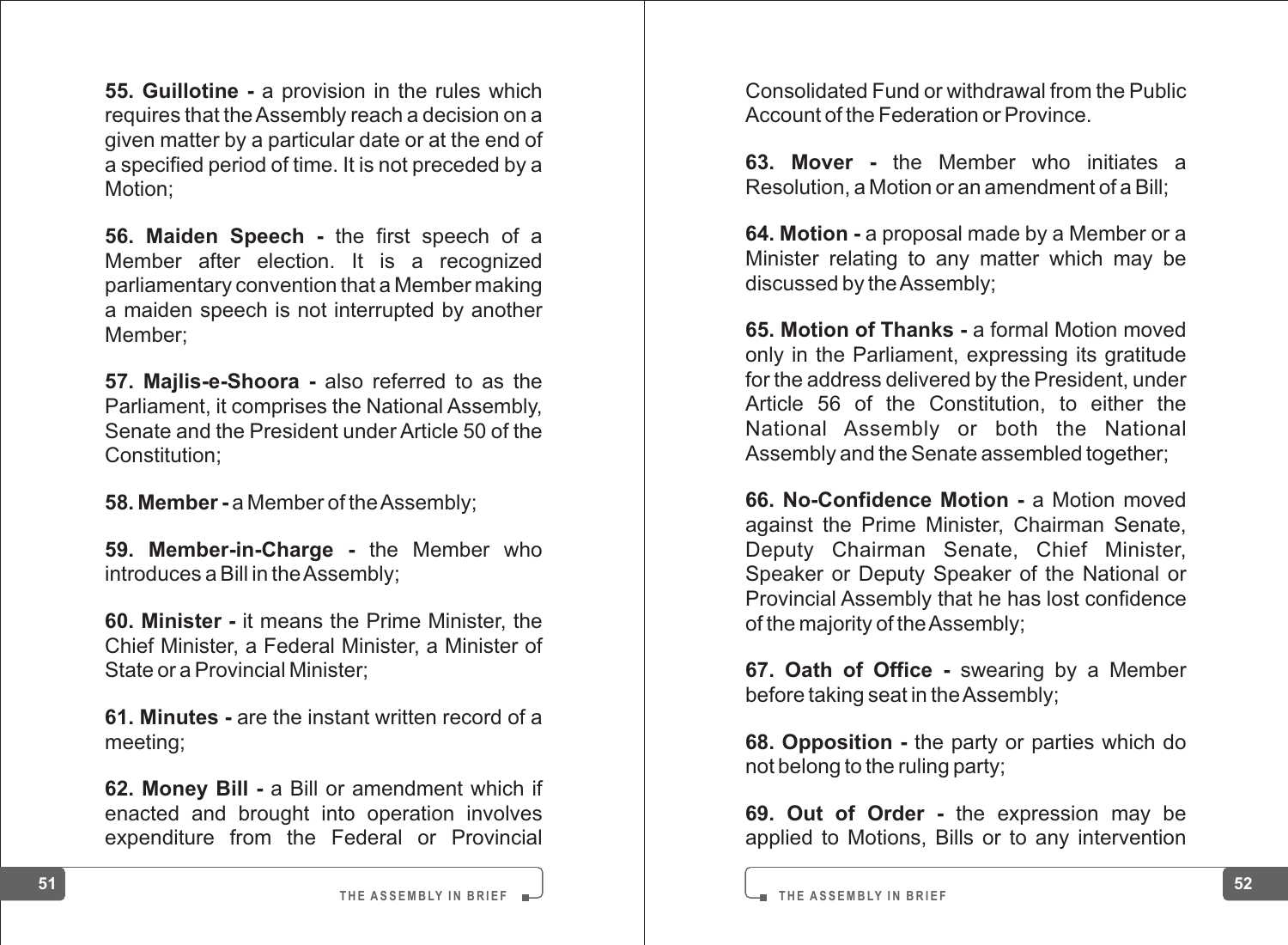which runs contrary to the rules or procedures of the Assembly;

**70. Panel of Chairmen -** panel of Members nominated by the Speaker or the Chairman to preside over the session in their absence;

**71. Point of Order -** a point raised during proceedings of the Assembly and relates to the interpretation or enforcement of these rules or such Articles of the Constitution that regulate the business of the Assembly and shall raise a question which is within the cognizance of the Speaker or Chairman;

**72. Precedent -** Speaker's or Chairman's past ruling or practice of the Assembly taken as a rule for subsequent cases of a similar nature but not all decisions and practices constitute precedents;

**73. Precincts of the Assembly -** the Assembly Chamber's building, courtyard and gardens, Committee rooms appurtenant thereto, and includes the hall, Members' lobbies/rooms, galleries, gardens, parking lot, the Ministers and other offices of the Government located in the Assembly Building, and the offices of the Assembly Secretariat and any other premises which are notified as such for a specified time by the Speaker or Chairman in the Gazette;

**74. Presiding Officer -** in relation to a sitting of the Assembly, means any person who is conducting that sitting;

**75. Press Gallery -** a gallery in the Assembly reserved for accredited members of the media;

**76. Private Member's Bill -** is a proposed law introduced by a private Member;

**77. Private Member - a Member who is not a** Minister or a Parliamentary Secretary;

**78. Proceedings -** the actions taken by the Assembly or by a committee, the most important parts of the proceedings are the decisions that are taken;

**79. Prorogue -** it ends a session of Assembly, but does not dissolve it;

**80. Put the Question -** to put a Motion before the Assembly to a vote;

**81. Question -** subject to the provisions of the rules, a question may be asked for the purpose of obtaining information on a matter of public concern within the special cognizance of the Minister to whom it is addressed;

**82. Question Hour -** a time fixed under the rules for asking/answering questions;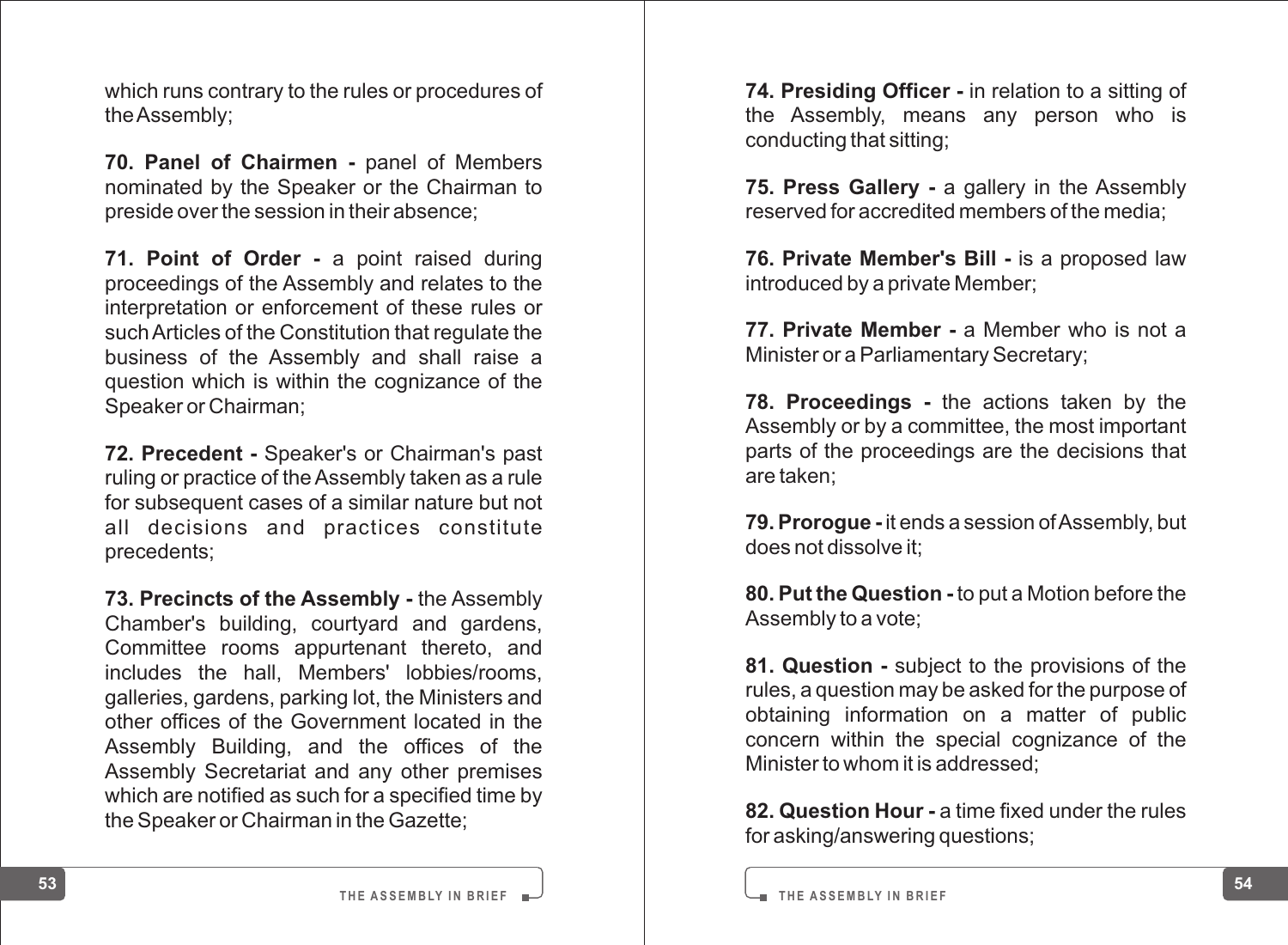**83. Question of Privilege -** a Member may, with the consent of the Speaker, raise a question involving a breach of privilege either of a Member or of the Assembly or of a Committee;

**84. Questions to Private Members -** a question may be addressed to a private Member provided the subject matter of the question relates to some Bill, Resolution or other matter connected with the business of the Assembly for which that Member is responsible;

**85. Quorum -** is the minimum number of Members of Assembly necessary to conduct the business of the Assembly. Under Article 55(2) of the Constitution, 1/4th of the total membership of the Assembly is required for quorum;

**86. Quorum Call -** to draw the attention of the Presiding Officer to the absence of a quorum;

**87. Referral to a Committee -** the sending of a Bill, a Resolution, a question or any other matter to a Committee for study and report. Depending on the objectives of the referral, it may be made to a standing or special Committee or to a Committee of the Assembly;

**88. Resolution -** a Motion for the purpose of discussing and expressing opinion on a matter of general public interest and includes a Resolution specified in the Constitution;

**89. Roll of Members -** a register in which newly elected Members sign, after making the oath and before taking their seats for the first time in the Assembly. It is kept on the Table of the Assembly;

**90. Rules -** the Rules of Procedure of the Provincial Assembly of the Punjab 1997;

**91. Secretary -** the highest ranking officer of the Assembly;

**92. Sergeant-at-Arms -** is an officer appointed by a Speaker or the Chairman to carry out his order in respect to keep order in the Assembly;

**93. Session -** the period commencing on the day of the first sitting of the Assembly after having been summoned and ending on the day the Assembly is prorogued or dissolved;

**94. Sitting -** a meeting of the Assembly or that of a Committee on a day;

**95. Speaker -** is the head of a legislature who is elected from amongst the Members through secret ballot and performs function as mentioned in the Constitution;

**96. Starred Question - a question for an oral** answer;